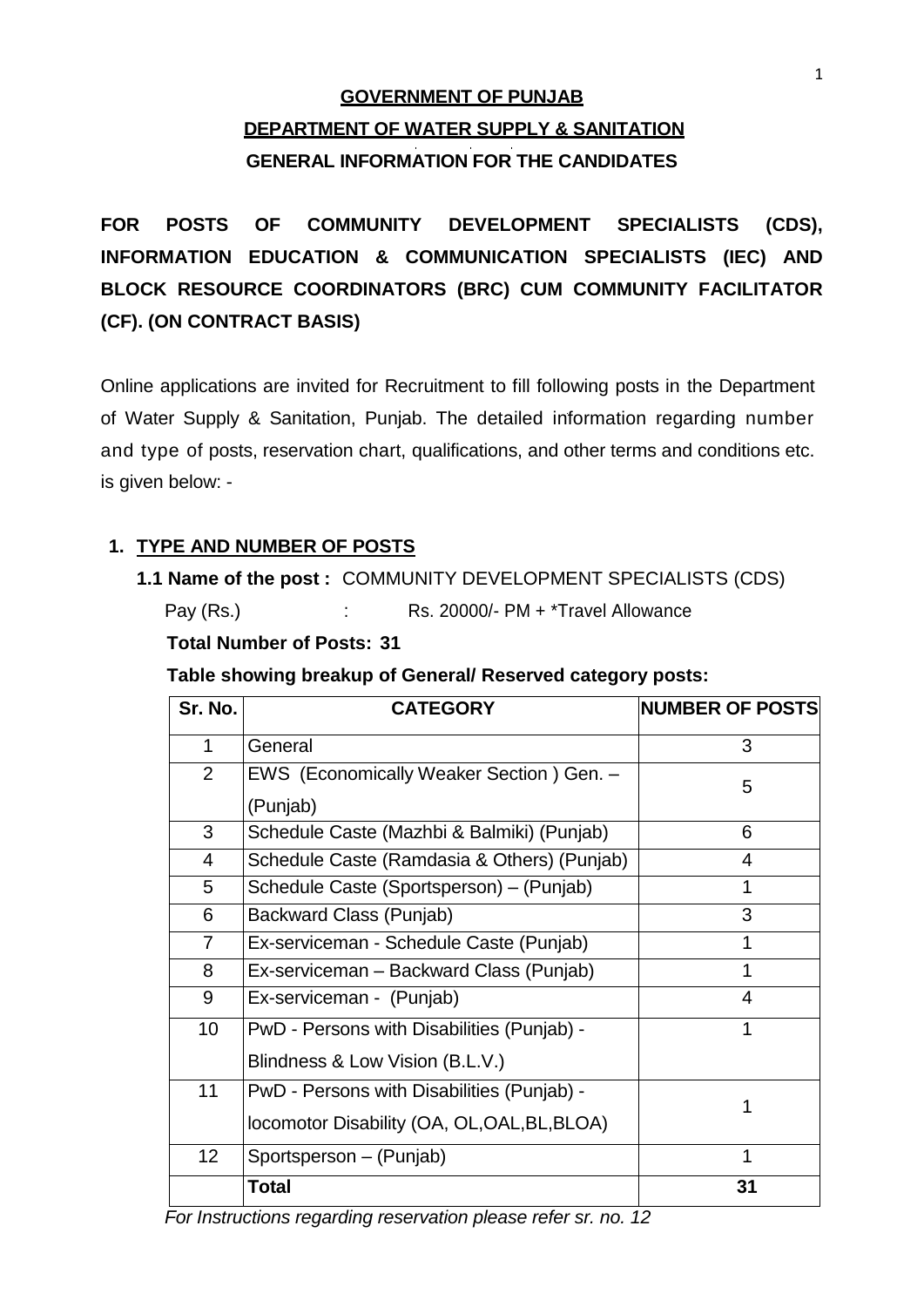# **1.2 Name of the post:** INFORMATION EDUCATION & COMMUNICATION SPECIALISTS (IEC)

Pay (Rs.) : Rs. 20000/- PM + \*Travel Allowance

**Total Number of Posts: 35**

**Table showing breakup of General/Reserved category posts:**

| Sr. No.         | <b>CATEGORY</b>                                                                    | <b>NUMBER OF POSTS</b> |  |
|-----------------|------------------------------------------------------------------------------------|------------------------|--|
| 1               | General                                                                            | 9                      |  |
| $\overline{2}$  | EWS (Economically Weaker Section) Gen. -<br>(Punjab)                               | 5                      |  |
| 3               | Schedule Caste (Mazhbi & Balmiki) (Punjab)                                         | 5                      |  |
| 4               | Schedule Caste (Ramdasia & Others) (Punjab)                                        | $\overline{2}$         |  |
| 5               | Schedule Caste (Sportsperson) - (Punjab)                                           | 1                      |  |
| 6               | Backward Class (Punjab)                                                            | 4                      |  |
| 7               | Ex-serviceman - Schedule Caste (Punjab)<br>1                                       |                        |  |
| 8               | Ex-serviceman – Backward Class (Punjab)                                            | 1                      |  |
| 9               | Ex-serviceman - (Punjab)                                                           | 4                      |  |
| 10              | PwD - Persons with Disabilities (Punjab) -<br>1<br>Blindness & Low Vision (B.L.V.) |                        |  |
| 11              | PwD - Persons with Disabilities (Punjab) -                                         |                        |  |
|                 | locomotor Disability (OA, OL, OAL, BL, BLOA)                                       |                        |  |
| 12 <sub>2</sub> | Sportsperson - (Punjab)                                                            | 1                      |  |
|                 | <b>Total</b>                                                                       | 35                     |  |

*For Instructions regarding reservation please refer sr. no. 12*

# **1.3 Name of the post:** BLOCK RESOURCE COORDINATORS (BRC) CUM COMMUNITY FACILITATOR (CF)

Pay (Rs.) : Rs. 15000/- PM + \*Travel Allowance

### **Total Number of Posts: 216**

### **Table showing breakup of General/Reserved category posts:**

| Sr. No.               | <b>CATEGORY</b>                                      | NUMBER OF POSTS |
|-----------------------|------------------------------------------------------|-----------------|
|                       | General                                              | 68              |
| $\mathbf{2}^{\prime}$ | EWS (Economically Weaker Section) Gen. -<br>(Punjab) | 30              |
| 3                     | Schedule Caste (Mazhbi & Balmiki) (Punjab)           | 23              |
| 4                     | Schedule Caste (Ramdasia & Others) (Punjab)          | 14              |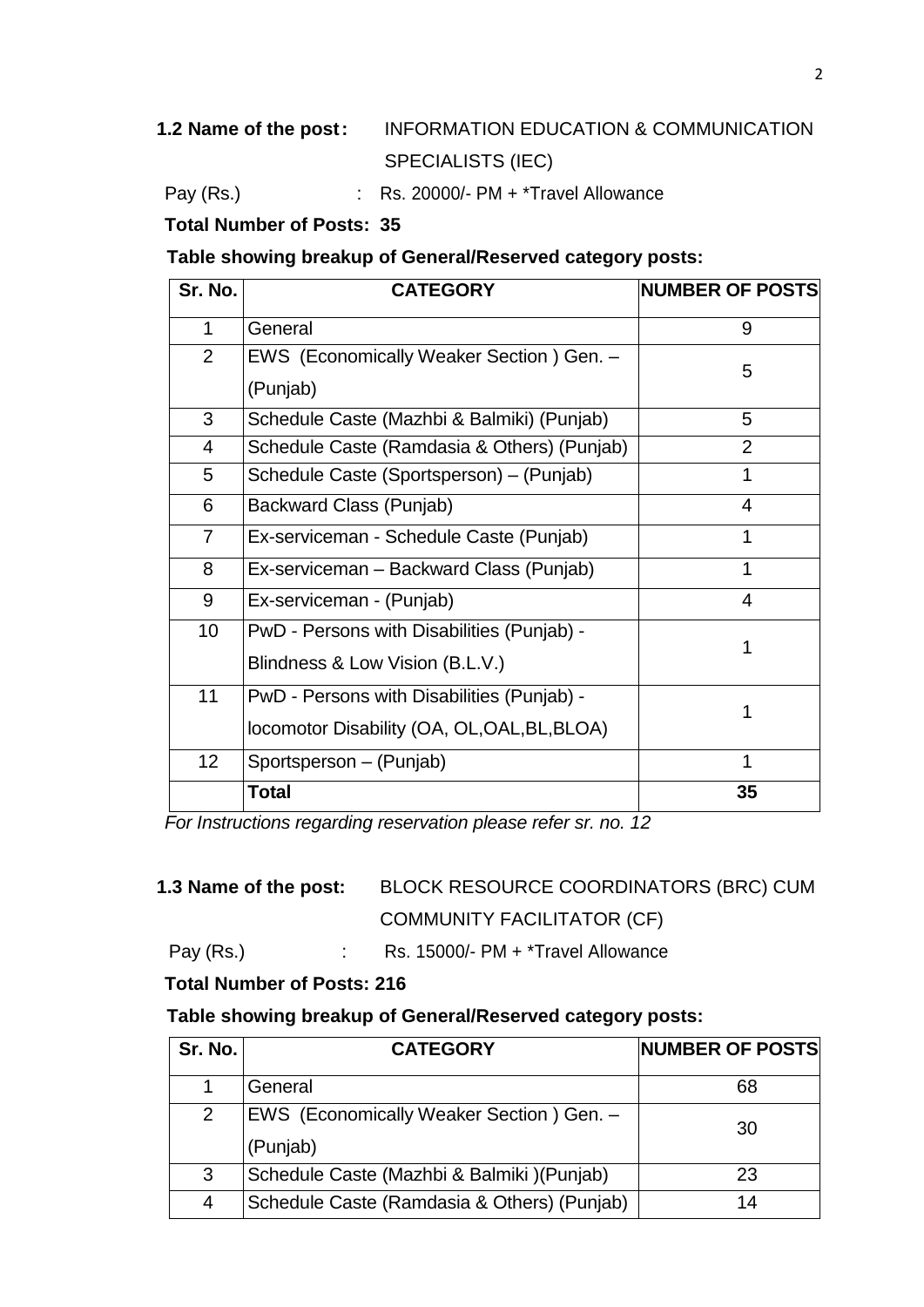|    | Total                                                                                      | 216 |
|----|--------------------------------------------------------------------------------------------|-----|
| 13 | Freedom Fighter (Punjab)                                                                   | 3   |
| 12 | Sportsperson - (Punjab)                                                                    | 6   |
| 11 | PwD - Persons with Disabilities (Punjab) -<br>locomotor Disability (OA, OL, OAL, BL, BLOA) | 2   |
| 10 | PwD - Persons with Disabilities (Punjab) -<br>Blindness & Low Vision (B.L.V.)              | 6   |
| 9  | Ex-serviceman - (Punjab)                                                                   | 22  |
| 8  | Ex-serviceman – Backward Class (Punjab)                                                    | 6   |
| 7  | Ex-serviceman - Schedule Caste (Punjab)                                                    | 12  |
| 6  | Backward Class (Punjab)                                                                    | 21  |
| 5  | Schedule Caste (Sportsperson) – (Punjab)                                                   | 3   |

*For Instructions regarding reservation please refer sr. no. 12*

### **\*Note: Travelling Allowances will be as per the following:**

| Sr.                                                 | <b>Designation</b>                | Salary as | <b>Travel</b>         |
|-----------------------------------------------------|-----------------------------------|-----------|-----------------------|
| No.                                                 |                                   | approved  | <b>Allowances per</b> |
|                                                     |                                   |           | month                 |
| 1.                                                  | <b>Community Development</b>      | Rs. 20000 | Rs. 4000              |
|                                                     | Specialist (CDS)                  |           |                       |
| 2.                                                  | <b>IEC Specialist</b>             | Rs. 20000 | Rs. 4000              |
| 3.                                                  | <b>Block Resource Coordinator</b> | Rs. 15000 | Rs. 3000              |
|                                                     | (BRC) cum Community               |           |                       |
|                                                     | Facilitator (CF)                  |           |                       |
| Assuming that they travel on all 20 days in a month |                                   |           |                       |

# **2. GENERAL INSTRUCTIONS FOR RESERVED CATEGORIES FOR THE POST OF COMMUNITY DEVELOPMENT SPECIALISTS (CDS), INFORMATION EDUCATION & COMMUNICATION SPECIALISTS (IEC) AND BLOCK RESOURCE COORDINATORS (BRC) CUM COMMUNITY FACILITATOR (CF):**

- **2.1** The benefit of reservation shall only be available to the candidates, who are bonafide residents of Punjab State.
- **2.2**The candidates belonging to reserved categories shall clearly indicate, in the application form the category under which he/she wants to be considered. The category of reservation once opted will not be allowed to be changed.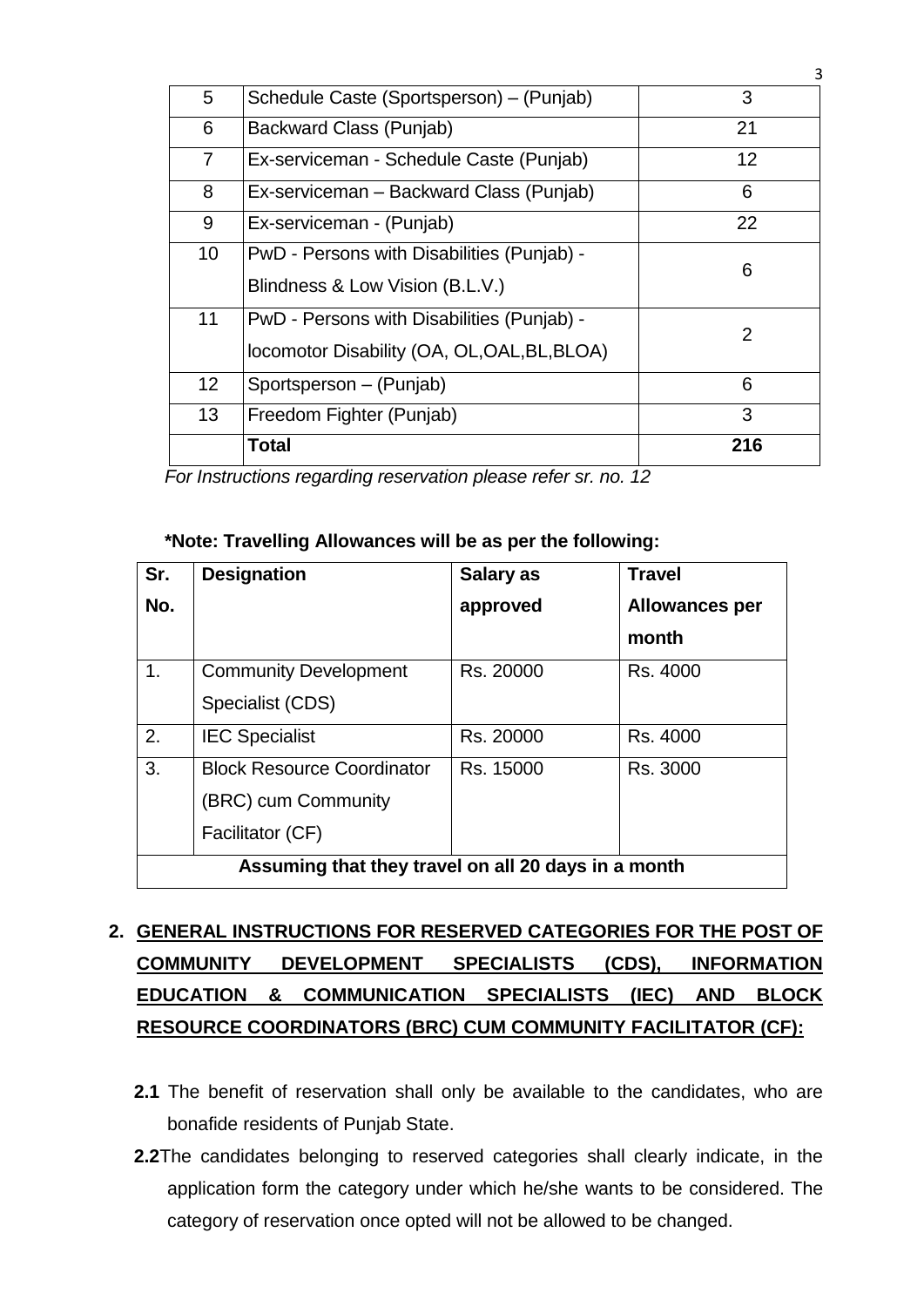- **2.3**\*Posts for PwD (Persons with Disabilities) category will be filled as per Punjab Government instructions mentioned at sr. no. 12 (VIII-f) in the last of this advertisement.
- **2.4** Eligibility criteria for claiming reservation under PwD (Persons with Disabilities) category is as below:

| Sr.            | Name of the Post                | <b>Type of Disability</b>              |
|----------------|---------------------------------|----------------------------------------|
| No.            |                                 |                                        |
| 1 <sub>1</sub> | <b>COMMUNITY</b>                | Blindness & Low<br>Vision<br>(BLV),    |
|                | <b>DEVELOPMENT</b>              | Locomotor Disability (One Arm, One     |
|                | <b>SPECIALISTS (CDS)</b>        | Leg, One Arm and One leg, both Legs,   |
|                |                                 | Both Legs and One Arm)                 |
| 2.             | <b>INFORMATION EDUCATION</b>    | Blindness & Low<br>Vision<br>(BLV),    |
|                | &<br><b>COMMUNICATION</b>       | Locomotor Disability (One Arm, One     |
|                | <b>SPECIALISTS (IEC)</b>        | Leg, One Arm and One leg, both Legs,   |
|                |                                 | Both Legs and One Arm)                 |
| 3.             | <b>BLOCK</b><br><b>RESOURCE</b> | Blindness & Low<br>Vision<br>$(BLV)$ , |
|                | <b>COORDINATORS</b><br>(BRC)    | Locomotor Disability (One Arm, One     |
|                | <b>CUM</b><br><b>COMMUNITY</b>  | Leg, One Arm and One leg, both Legs,   |
|                | <b>FACILITATOR (CF)</b>         | Both Legs and One Arm)                 |

- **2.5** Candidates with any disability other than specified in above table are not eligible to apply under any category.
- **2.6** Reservations for various categories is as per Policy/instructions of the Punjab Government.

### **3. FEE**

The candidates are required to pay the application fee as mentioned below:

| Sr. No. | <b>Application Fee (Non-refundable)</b>         |                |  |
|---------|-------------------------------------------------|----------------|--|
|         | Schedule Caste (SC)/ Schedule Tribes (ST)/ PwD  | Rs.500/- (Five |  |
|         | (Persons with disabilities)/ Backward Class(BC) | hundred only)  |  |
| 2       | <b>Other Categories</b>                         | Rs.1000/- (One |  |
|         |                                                 | thousand only) |  |

\* Mode of payment is mentioned at sr. no.11.8 (iv)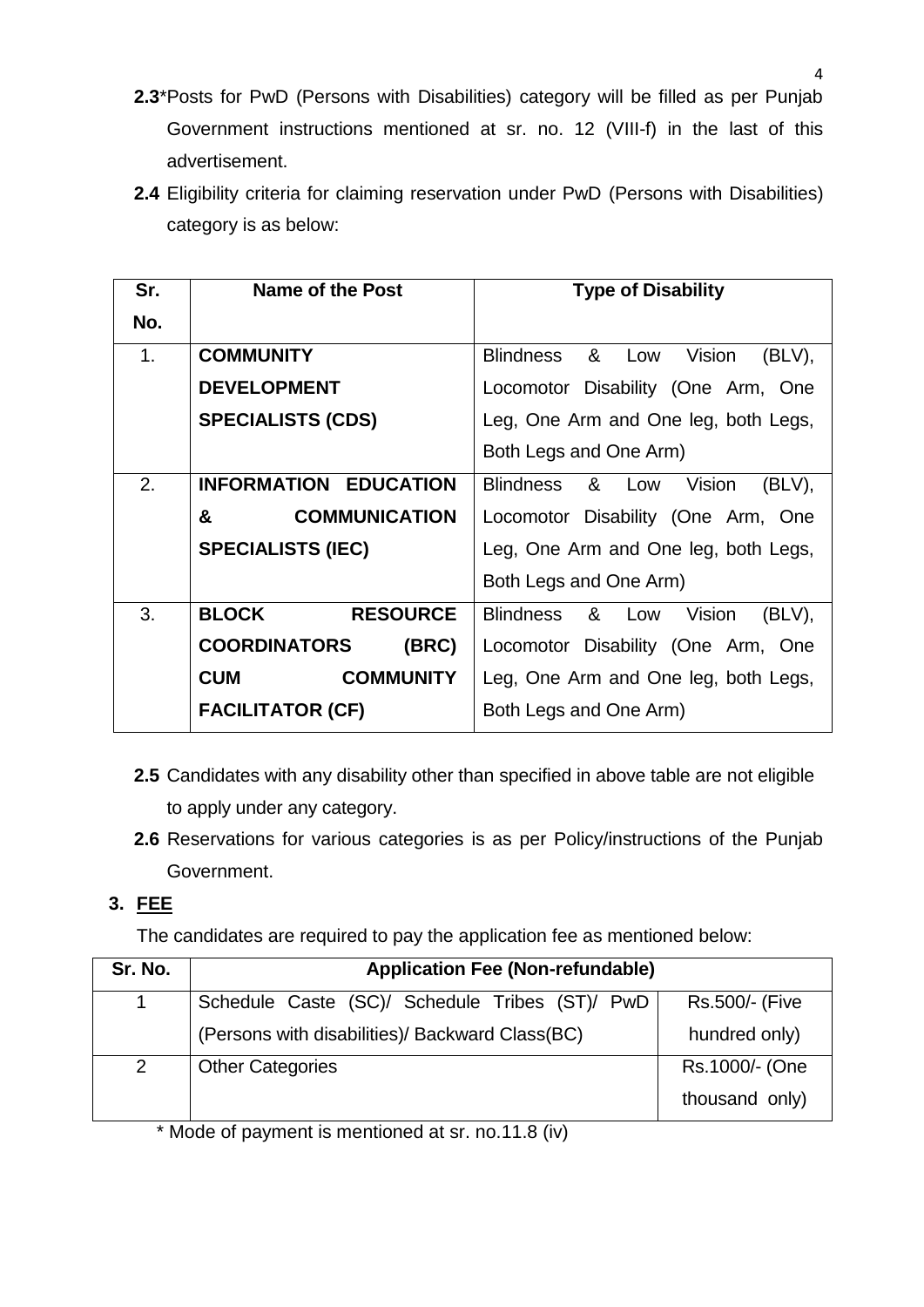#### **4. NATIONALITY AND CHARACTER CERTIFICATE:**

- **4.1** A candidate shall be a:
	- a) Citizen of India; or
	- b) Citizen of Nepal; or
	- c) Subject of Bhutan; or
	- d) Tibetan refugee who came over to India before the 1<sup>st</sup>January1962, with the intention of permanently settling in India; or
	- e) A person of Indian origin who has migrated from Pakistan, Burma, Sri Lanka and East African countries of Kenya, Uganda and United Republic of Tanzania (formerly Tanganyika and Zanzibar) Zambia, Malawi, Zaire, Ethiopia and Vietnam with the intention of permanently settling in India;
	- **4.1.1** Provided that a candidate belonging to categories (b), (c), (d) and (e) shall be a person in whose favour a certificate of eligibility has been issued by the Government of Punjab in the Department of Home Affairs and Justice.
	- **4.1.2** A person in whose case a certificate of eligibility is necessary may be admitted to an examination or interview conducted by the Commission or the Board, as the case may be, on his furnishing proof that he has applied for the certificate but he shall not be appointed to the service unless the necessary certificate is given to him by the Government of Punjab in the Department of Home Affairs and Justice.
- **4.2** A selected candidate shall produce following additional certificates:
	- a) a certificate of character from the principal academic officer of the university, college, school or institution last attended and
	- b) A self-declaration to the effect that he/she has never convicted for any criminal offence involving moral turpitude and that he/she has never been dismissed or removed from services of any State Government or of Government of India, or of any Public-Sector Undertaking.

#### **5. AGE CRITERIA**

**5.1** Candidates should not be below 18 years and above 45 years of age as on 01.01.2020 for all categories.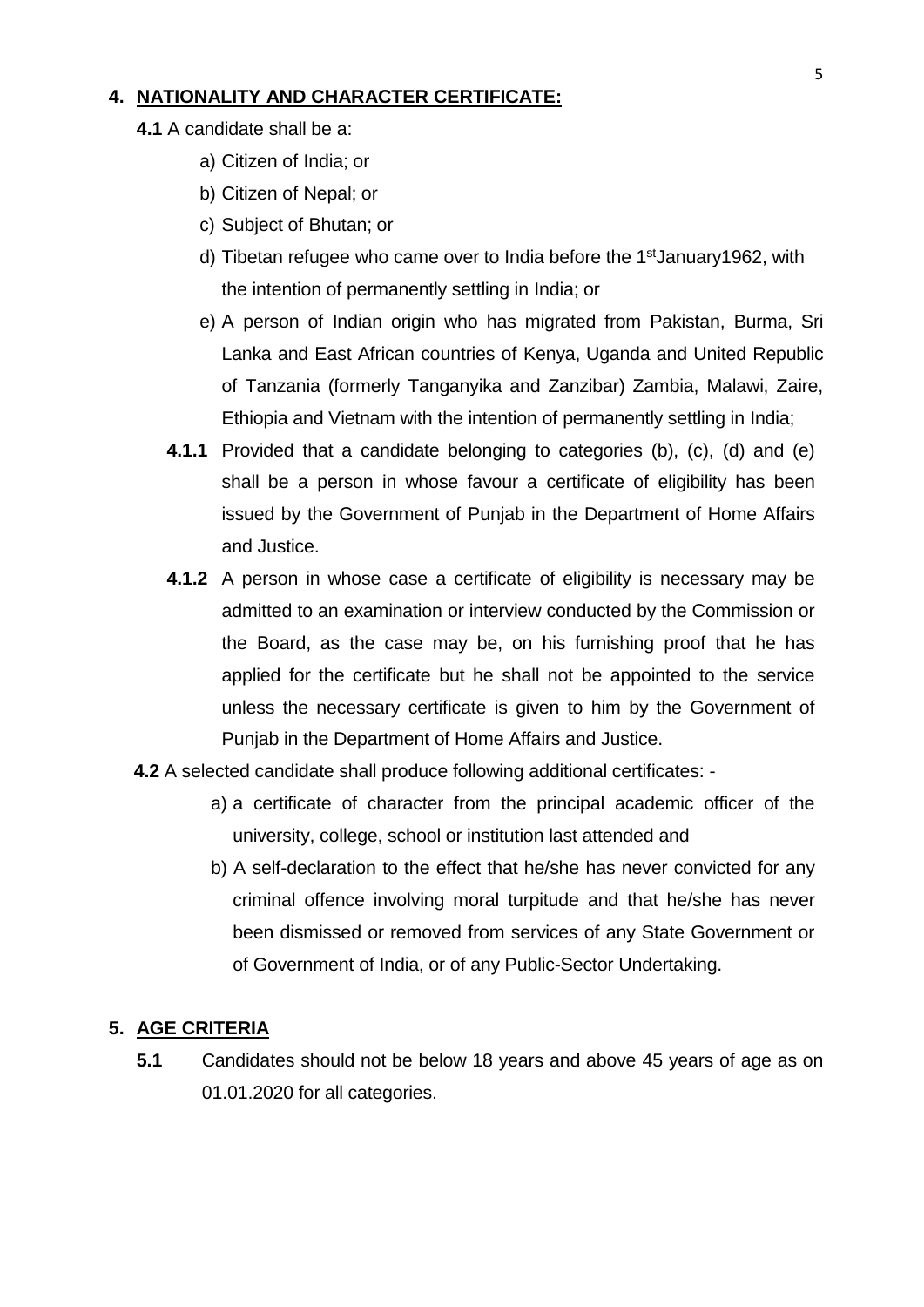#### 6

# **6. EDUCATIONAL QUALIFICATIONS AS ON LAST DATE OF RECEIPT OF APPLICATIONS**

| Sr.         | <b>Name of Post</b>      | <b>Eligibility</b>                                                 |
|-------------|--------------------------|--------------------------------------------------------------------|
| No.         |                          |                                                                    |
| $\mathbf 1$ | <b>COMMUNITY</b>         | Post graduate degree in Social work with minimum<br>$\mathbf{I}$ . |
|             | <b>DEVELOPMENT</b>       | 50% pass marks.                                                    |
|             | <b>SPECIALISTS (CDS)</b> | $\Pi$ .<br>Matriculation passed with Punjabi language or           |
|             |                          | passed test for Punjabi language conducted by                      |
|             |                          | State Language Department.                                         |
|             |                          | III.<br>Essential Experience: Minimum 02 year's in areas           |
|             |                          | such as social development/social policy, socio-                   |
|             |                          | economic or specific issue such as health,                         |
|             |                          | education, gender, water & Sanitation, poverty.                    |
|             |                          | Desirable                                                          |
|             |                          | Candidate to have basic knowledge of computer<br>I.                |
|             |                          | and should be well versed with social media                        |
|             |                          | application such as Whatsapp, Facebook.                            |
|             |                          | II.<br>Work experience in strategic planning for behavior          |
|             |                          | development/ social mobilization/ advocacy/                        |
|             |                          | participatory development.                                         |
|             |                          |                                                                    |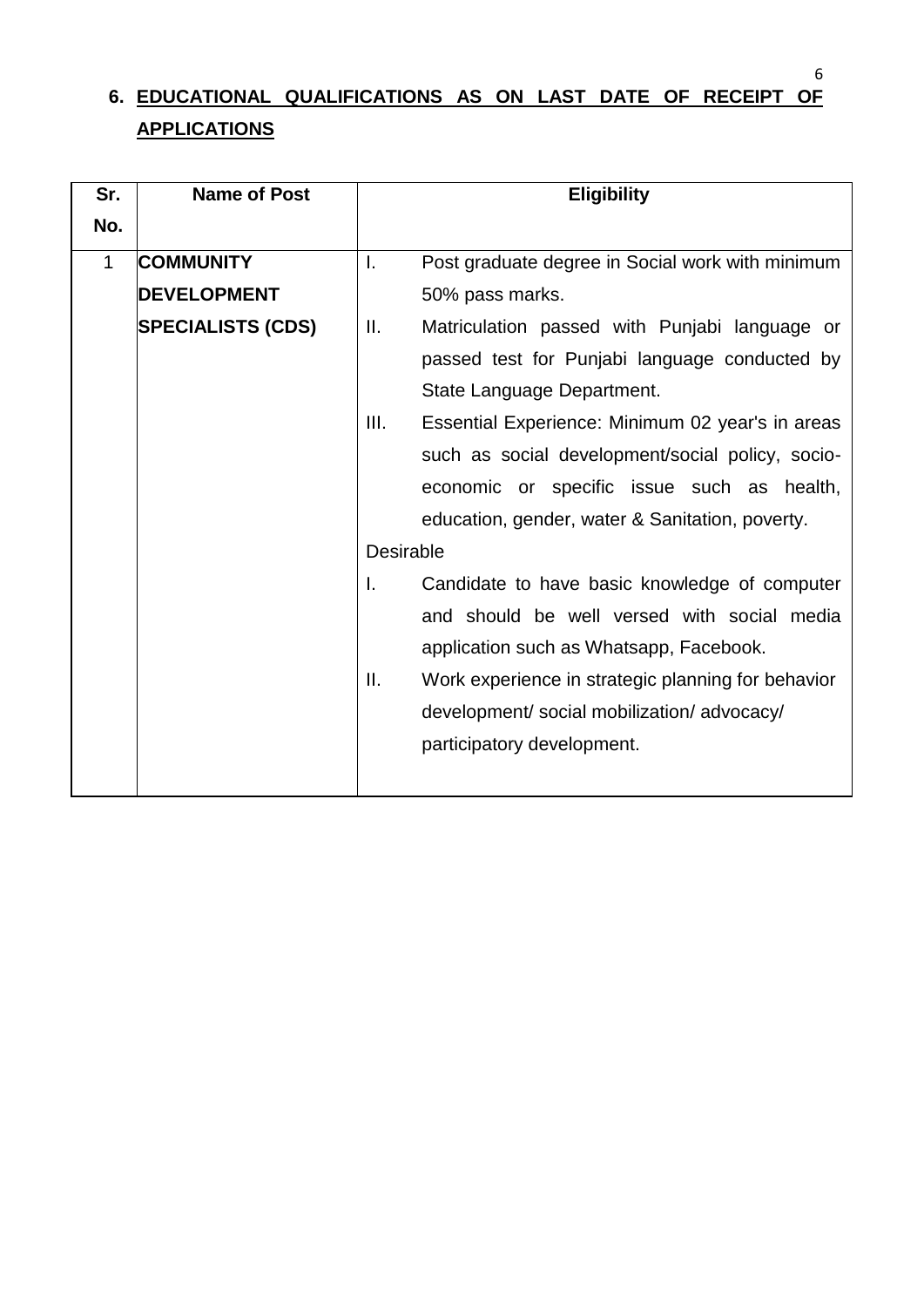|   |                                 |                  | $\overline{7}$                                     |
|---|---------------------------------|------------------|----------------------------------------------------|
| 2 | <b>INFORMATION</b>              | ı.               | Post graduate degree in Mass communication/        |
|   | <b>EDUCATION</b><br>&           |                  | Journalism with minimum 50% pass marks.            |
|   | <b>COMMUNICATION</b>            | II.              | Matriculation passed with Punjabi language or      |
|   | <b>SPECIALISTS (IEC)</b>        |                  | passed test for Punjabi language conducted by      |
|   |                                 |                  | State Language Department.                         |
|   |                                 | III.             | Essential<br>Experience: Minimum<br>02<br>years'   |
|   |                                 |                  | experience<br>social<br>in<br>such<br>areas<br>as  |
|   |                                 |                  | development/social policy,<br>socio-economic<br>or |
|   |                                 |                  | specific issue such as health, education, gender,  |
|   |                                 |                  | poverty or related field.                          |
|   |                                 | <b>Desirable</b> |                                                    |
|   |                                 | I.               | Candidate to have basic knowledge of computer      |
|   |                                 |                  | and should be well versed with social media        |
|   |                                 |                  | application such as Whatsapp, Facebook etc.        |
|   |                                 | Ⅱ.               | Work experience in strategic planning for behavior |
|   |                                 |                  | social mobilization/<br>development/<br>advocacy/  |
|   |                                 |                  | participatory development.                         |
| 3 | <b>BLOCK</b><br><b>RESOURCE</b> | I.               | Bachelor of Arts with minimum 50% pass marks.      |
|   | <b>COORDINATORS</b>             | Ⅱ.               | Matriculation passed with Punjabi language or      |
|   | <b>CUM</b><br>(BRC)             |                  | passed test for Punjabi language conducted by      |
|   | <b>COMMUNITY</b>                |                  | State Language Department.                         |
|   | <b>FACILITATOR (CF)</b>         | III.             | Essential Experience:<br>Minimum<br>01-year        |
|   |                                 |                  | experience in Water and Sanitation sector.         |
|   |                                 | Desirable        |                                                    |
|   |                                 | I.               | Candidate to have basic knowledge of computer      |
|   |                                 |                  | and should be well versed with social media        |
|   |                                 |                  | application such as Whatsapp, Facebook.            |
|   |                                 |                  |                                                    |
|   |                                 |                  |                                                    |

- **6.1** No person shall be appointed to any post in any service by direct appointment unless he has passed Matriculation examination with Punjabi as one of the compulsory or elective subjects or any other equivalent examination in Punjabi language, which may be specified by the Government from time to time.
- **6.2** Provided further that where a War Hero, who has been discharged from defence services or paramilitary forces on account of disability suffered by him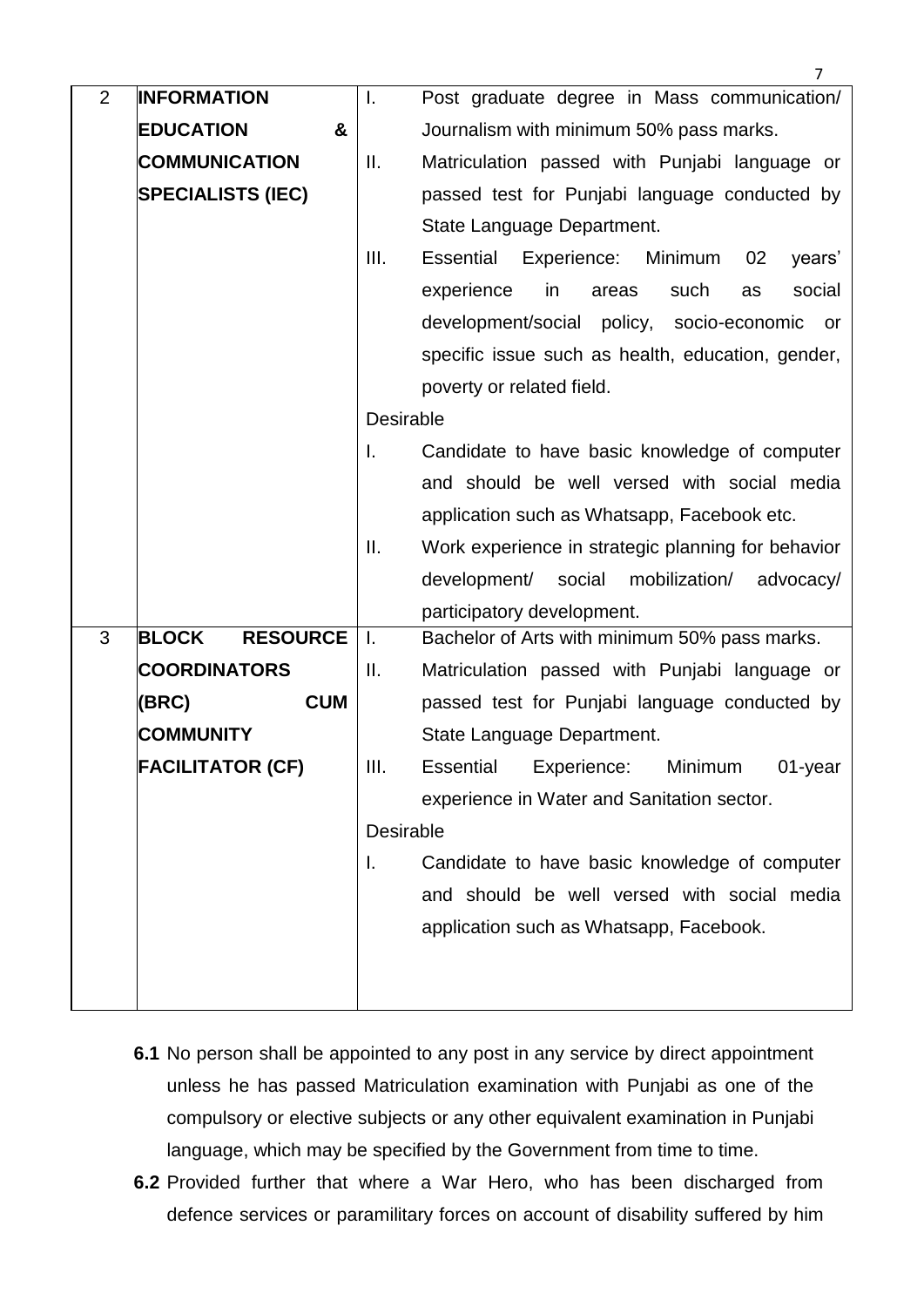or his widow or dependent member of his family, is appointed under the instructions issued in this behalf by the Government, the person so appointed will not be required to possess aforesaid knowledge of Punjabi language.

- **6.3** Provided further that where a ward of Defence Service Personnel, who is a bona-fide resident of Punjab State, is appointed by direct appointment, he shall have to pass an examination of Punjabi language equivalent to Matriculation Standard or shall have to qualify a test conducted by the Language Wing of the Department of Education of Punjab Government within a period of two years from the date of appointment.
- **6.4** Candidate himself/ herself will be responsible for his/her eligibility in accordance with the minimum qualifications provided above.

#### **7. MODE OF SELECTION:**

- **7.1** The candidates will be selected on overall merit score on basis of written test (85 marks) and experience (15 marks), **except Sports person category which shall be determined as per Sports Gradation Policy No. 47/26/83-5/Edu/ 2036 dated 10.12.1997.**
- **7.2** There needs to differentiate between "Essential Experience" and "**Specific Experience** for 15 marks".

'Essential Experience' is essential and part of minimum qualification to be eligible for written test. There are no marks for "Essential Experience" **if it doesn't match with the "Specific Experience".** Essential Experience is the experience worked on some project in field as required in the advertisement and can be had with some N.G.O/ Private organization/ Government Organization.

"Specific Experience for 15 marks" is experience worked with Punjab Water Supply and Sanitation Department laid down in Clause 7.7.

- **7.3** The written examination will be conducted at Patiala.
- **7.4** The question paper shall consist of multi choice. The Paper will be objective type four options with 2 hours duration. The paper will consist of 85 questions with one mark each.
- **7.5** There shall be no negative marking.
- **7.6** Answer sheet will be OMR type.
- **7.7** In addition, the weightage for experience of working in water and sanitation sector will be allowed for those candidates who have experience as Resource Person: State Institute of Rural Development (SIRD), Master Motivators,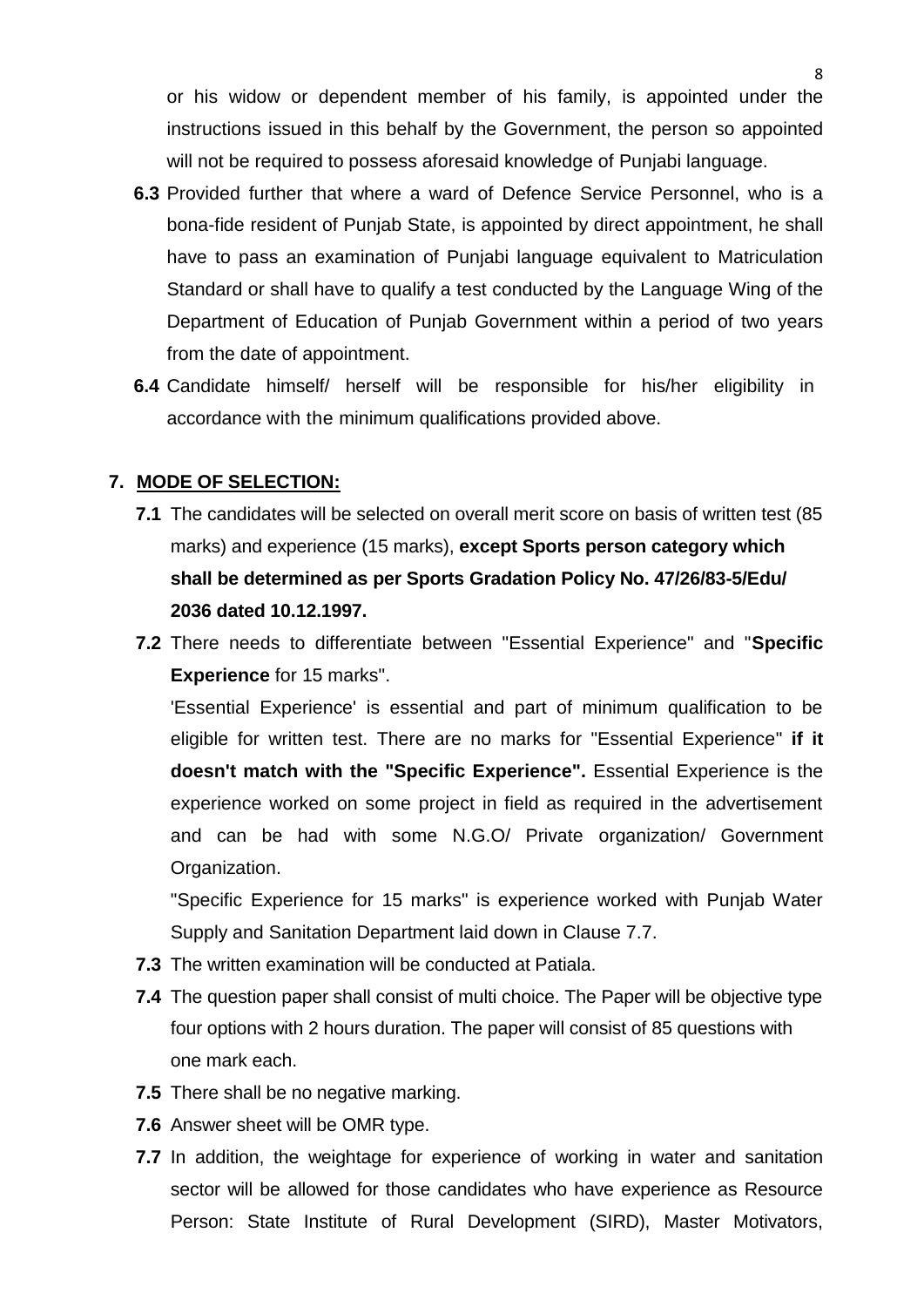Motivators or any other person who have worked in rural areas under Water Supply and Sanitation component in Punjab, as per the scheme given below.

**The weightage for experience shall be allowed on the basis of experience certificate issued by officer not below the rank of Executive Engineer and counter signed by concerned Superintending Engineer/supervisory officer based on actual work done. The experience certificate shall be as per the format placed at 'Annexure C'**

The proposed criteria for Specific experience {15 marks} for above categories is mentioned below:

### **7.7.1** Motivator for Sanitation

The weightage for the experience in the field of Sanitation shall be as per number of villages made Open Defecation Free (ODF) by Motivator. The ranking shall be as per the following:

| Number of villages made ODF | <b>Marks</b> |
|-----------------------------|--------------|
| by the Motivator*           |              |
|                             | 03 marks     |
| 2                           | 06 marks     |
| 3                           | 09 marks     |
|                             | 12 marks     |
| 5 or more                   | 15 marks     |

\* As per incentive guidelines for Motivators each Motivator was responsible for 4-6 villages.

**7.7.2** Master Motivator for Sanitation (Who has worked in supervisory capacity for ODF campaign at cluster of villages) for a period of 6 months or more.

| Number of villages made ODF | <b>Marks</b> |
|-----------------------------|--------------|
| by the Master Motivator*    |              |
| $5-9$                       | 03 marks     |
| $10 - 14$                   | 06 marks     |
| $15 - 19$                   | 09 marks     |
| $20 - 24$                   | 12 marks     |
| 25 or more                  | 15 marks     |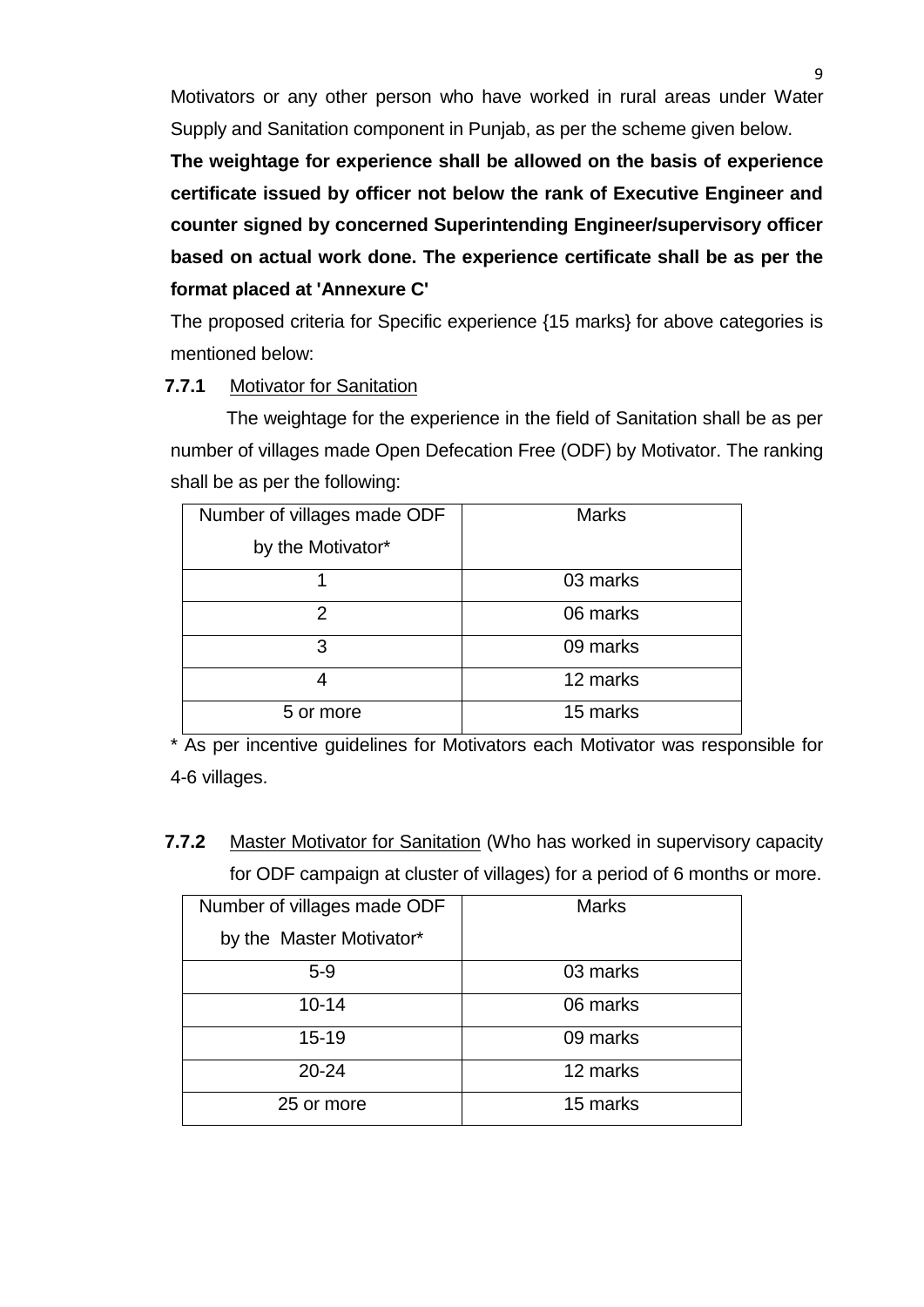**7.7.3** Resource persons from State Institute of Rural Development (SIRD) for Sanitation Who have worked for ODF campaign in supervisory category for a period of 6 months or more.

| Number of villages made ODF | <b>Marks</b> |  |
|-----------------------------|--------------|--|
| by the SIRD person          |              |  |
| 50-99                       | 03 marks     |  |
| 100-149                     | 06 marks     |  |
| 150-199                     | 09 marks     |  |
| 200-249                     | 12 marks     |  |
| 250 and above               | 15 marks     |  |

### **7.7.4** Motivator for Water

A person who has worked in the water sector to achieve higher service delivery parameters of water supply in rural areas of Punjab as described below:

- a. Water Supply service level is 70 LPCD or more.'
- b. Water Supply duration upto 10 hours or more.
- c. Formation of GPWSC is and handing over of Operational and Maintenance of Scheme to GPWSCs.
- d. Making Water Supply Scheme financially sustainable.
- e. Private house hold connections are 90% or more

| Number of villages where higher<br>service delivery standards were<br>achieved by<br>the Motivators<br>(sustained status for 6 months). | <b>Marks</b> |
|-----------------------------------------------------------------------------------------------------------------------------------------|--------------|
| 1                                                                                                                                       | 03 marks     |
| $\overline{2}$                                                                                                                          | 06 marks     |
| 3                                                                                                                                       | 09 marks     |
| 4                                                                                                                                       | 12 marks     |
| 5 or more                                                                                                                               | 15 marks     |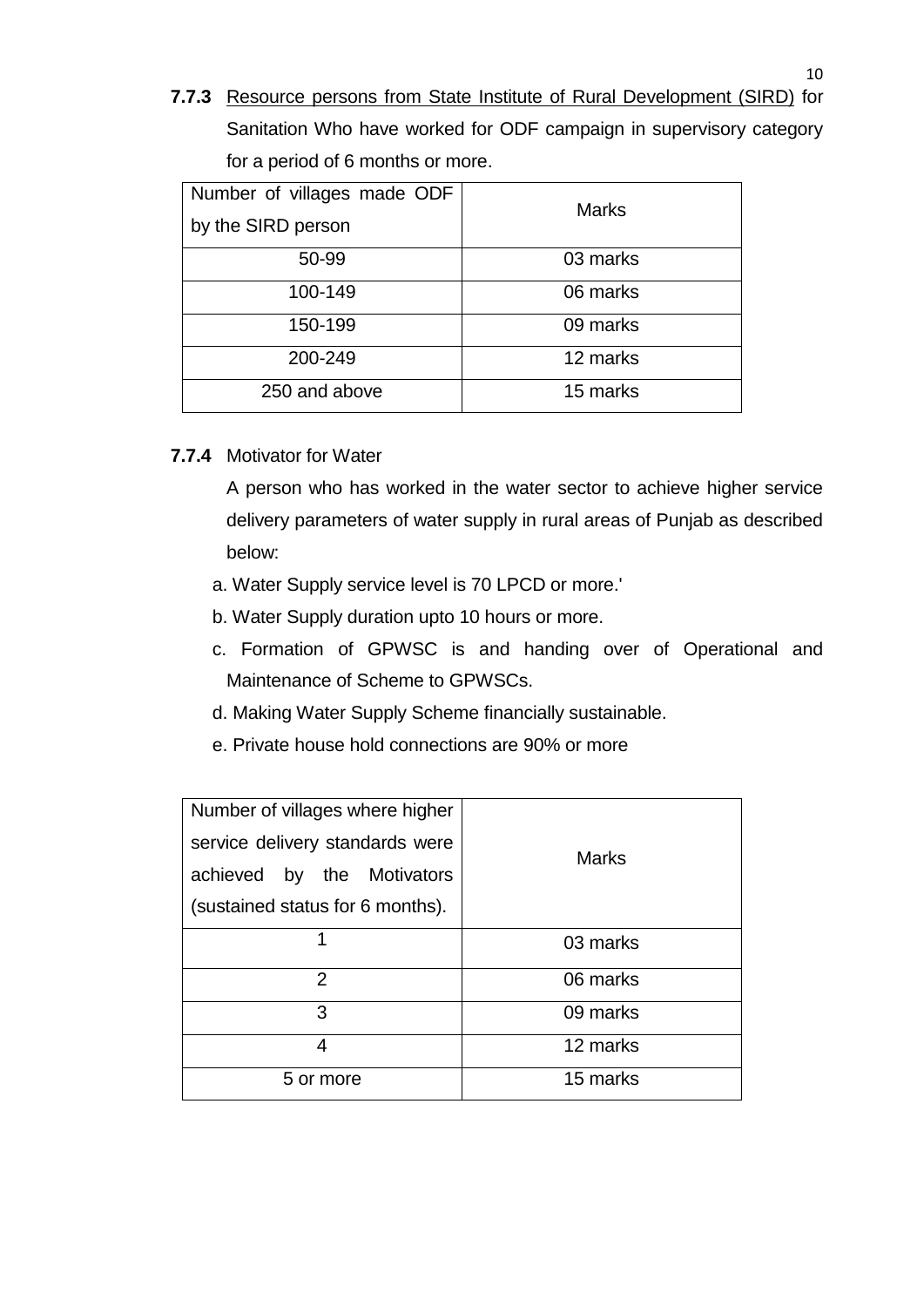**7.7.5** Master Motivator for water component in supervisory category (A person who has worked in supervisory capacity (cluster level) to achieve higher service delivery parameters of water supply in rural areas of Punjab as described at para 8.2.4)

| Number of villages where higher  |              |
|----------------------------------|--------------|
| service delivery standards were  |              |
| achieved<br>by the Master        | <b>Marks</b> |
| Motivators (sustained status for |              |
| 6 months).                       |              |
| $2 - 5$                          | 03 marks     |
| $6-9$                            | 06 marks     |
| $10 - 13$                        | 09 marks     |
| $14 - 17$                        | 12 marks     |
| 18 or more                       | 15 marks     |

**7.7.6** SIRD Resource person for Water in supervisory category (A person who has worked in supervisory capacity (block level) to achieve higher service delivery parameters of water supply in rural areas of Punjab as described at para 8.2.4)

| Number of villages where higher  | <b>Marks</b> |
|----------------------------------|--------------|
| service delivery standards were  |              |
| achieved<br>the Master<br>by     |              |
| Motivators (sustained status for |              |
| 6 months).                       |              |
| 50-99                            | 03 marks     |
| 100-149                          | 06 marks     |
| 150-199                          | 09 marks     |
| 200-249                          | 12 marks     |
| 250 and above                    | 15 marks     |

### **7.7.7** Experience certificate:

The weightage for experience shall be allowed on the basis of experience certificate issued by officer not below the rank of Executive Engineer and counter signed by concerned Superintending Engineer/supervisory officer based on actual work done. The experience certificate shall be as per the format placed at 'Annexure C'.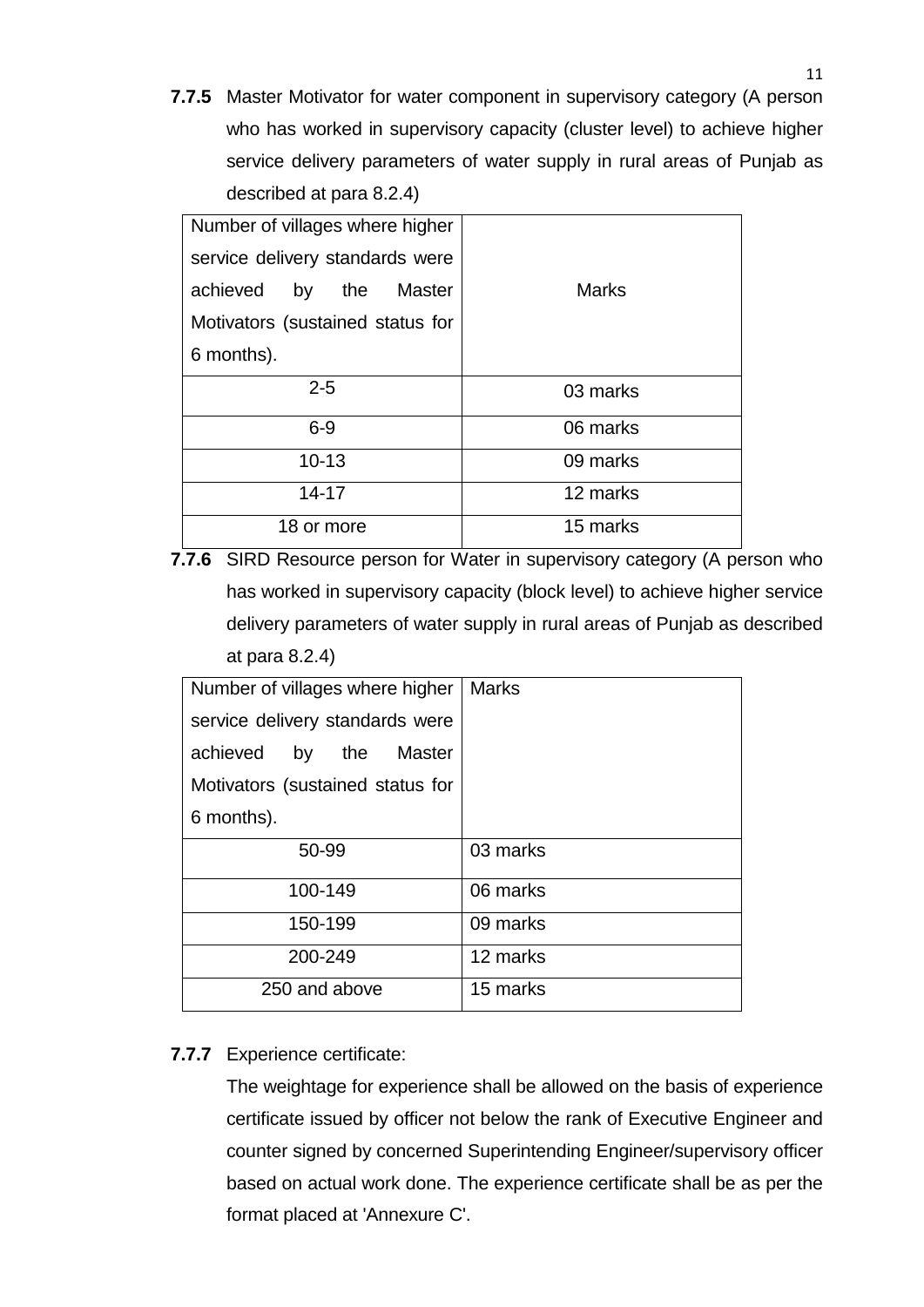- **7.8** In case of a tie of marks after preparing the merit of written test (85% weightage) and specific experience (15% weightage), the merit in that case shall be determined on the basis of date of birth. Candidate senior in age shall rank higher in order of merit. In the case of a tie in age also, a candidate getting higher percentage of marks secured at matriculation level shall be ranked higher in order of merit.
- **7.9** The recruitment SHALL BE MADE SUBJECT TO 100% VERIFICATION of ALL CERTIFICATES within six months of joining the service and SHALL BE LIABLE TO BE DECLARED NULL AND VOID ABINITIO WITHOUT ANY NOTICE WHATSOEVER IN CASE ANY DOCUMENT IS FOUND FAKE OR FORGED. The department shall also without fail launch against such candidates, suitable criminal proceedings besides civil proceedings to make recoveries of salary and other emoluments paid to such candidates.
- **7.10** The selection will be subject to any notification /amendments issued by Punjab Government from time to time.
- **7.11** Waiting list of the candidates will be prepared and shall be valid for one year from the date of publication of result.
- **7.12 Nature of job is Purely Contractual in nature. Candidate will be selected for a tenure of one year, extendable on yearly basis depending upon the performance of Candidate.**

### **8. Syllabus:**

# **8.1 COMMUNITY DEVELOPMENT SPECIALIST (CDS) AND IEC SPECIALIST Part A: Basic knowledge (25 marks)**

- 1. Punjabi: Punjabi syllabus for Matric as prescribed by Punjab School Education Board (PSEB)
- 2. Mathematics: Mathematics syllabus for class 10 as prescribed by (PSEB)
- 3. Basic Knowledge of internet browsing, Email and MS Office
- 4. English: Syllabus for Matric as prescribed by Punjab School Education Board (PSEB)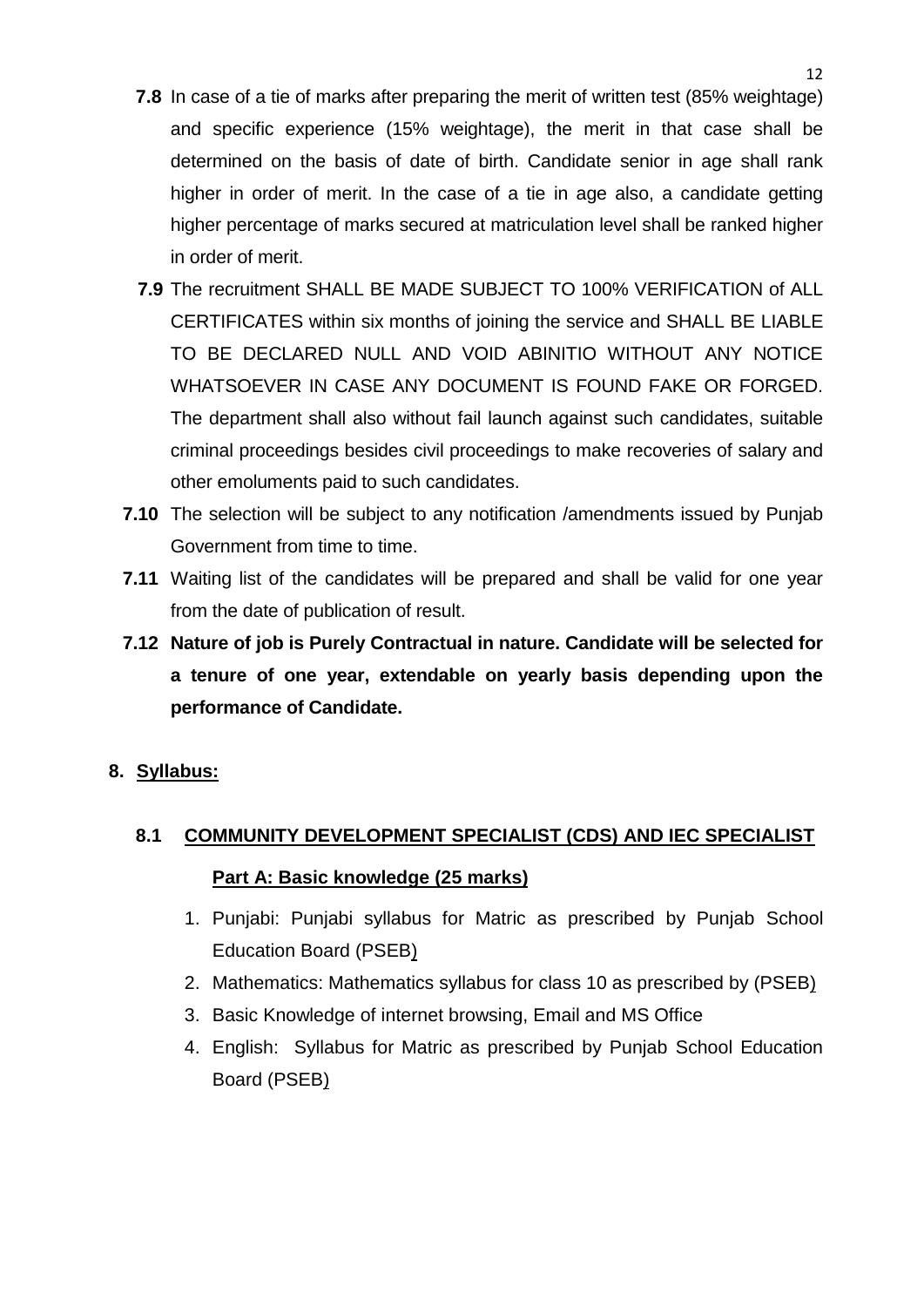# **Part B: Knowledge of Community Mobilization, Water and Sanitation sector (60 marks)**

The candidate should have knowledge of following topics on Water and Sanitation sector, Community Mobilization and development etc.

### **1. Water Supply**

- Types of sources of drinking water
- Ill effects of contaminated water
- Definition of safe, potable drinking water and its Importance in everyday life.

# **2. Water quality**

- Judicious and safe use of water
- Water quality issues related with water and use of FTK's & H2S vials.
- Quality parameters to be tested for drinking water.
- Sampling process for collection of water samples for testing of heavy metals, basic parameters, bacteriological contamination &pesticides.
- Vector borne diseases.
- Water borne diseases.
- Disinfection of water by chlorination etc
- Basic Knowledge about water treatment technologies such as RO Plants, Arsenic-cum--Iron removal plants.

# **3. Decentralization in Rural Water & Sanitation Sector**

- Knowledge about PRIs, its various functions as per Panchayati Raj Act
- Community management
- Community participation
- Participatory Rural Appraisal [PRA] techniques
- Social Audit in water supply schemes
- Community mobilization

# **4. Gender Mainstreaming and inclusion in Water &Sanitation sector**

- Awareness on Menstrual Hygiene
- Role of Women in Water and Sanitation
- Poshan Abhiyan stunting, wasting under-nutrition, anemia (among young children, women and adolescent girls) and reducing low birth weight
- Inclusion of poor and other disadvantaged sections of the community
- **5. Service Delivery**
	- Importance and benefits of longer hours of water supply
	- Disinfection of Water supply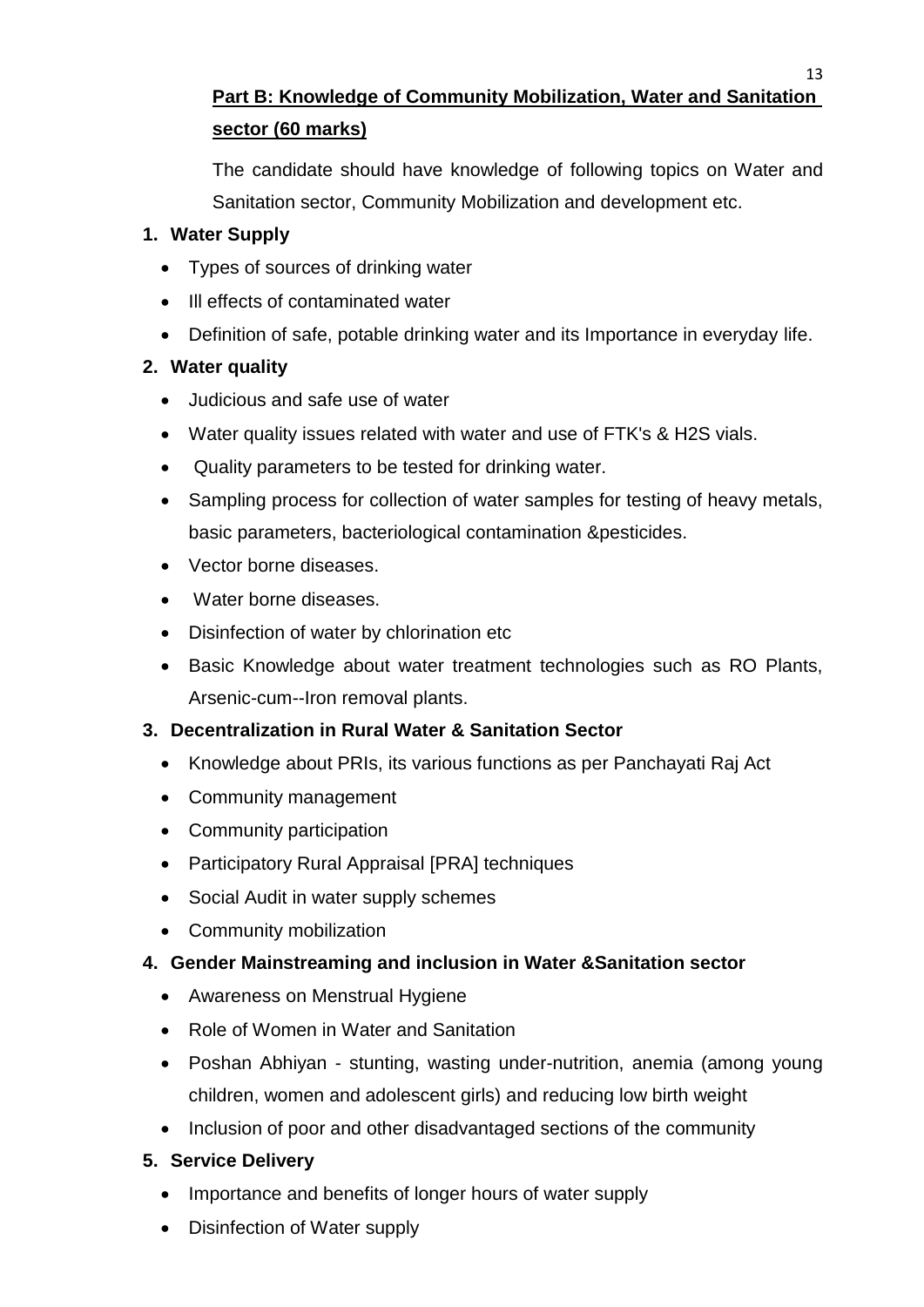• Benefits of 24x7 Water Supply

### **6. IEC Activities**

- Various types of IEC activities
- Inter personal communication.
- Mid media.
- Reminder Media.
- Mass Media.
- Social media
- Various types of Stakeholders- Primary, Secondary and Tertiary.
- School IEC

# **7. SANITATION**

Definition of safe Sanitation and its importance in day to day life,

# **7.1 Swachh Bharat Mission (SBM) - Gramin**

- Introduction, definition, goals and objectives,
- Benefits of toilet construction and its usages
- Ill effects of Open Defecation
- Oral fecal route.
- Importance of hand washing before meals and after defecation
- Impact of poor sanitation on Women and Children
- Health benefits of safe sanitation

### **8. Toilet Construction**

- Various types of toilets
- Benefits of leach pit toilets
- Benefits of bath-cum-toilets
- Construction details of leach pit toilet and septic tank toilets.
- Importance of soakage pit for septic tank toilets
- WC Pan definition and types. Benefits of rural Pan
- P Trap definition and its benefits
- Maintenance of Toilets

# **9. Open Defecation Free Environment Definition and benefits.**

# **10.Triggering Tools And Techniques**

- Interpersonal communication, Focus group discussion.
- Community led total sanitation campaign (CLTS). Triggering and formation of Nigrani Committees, importance of morning nigrani.
- WASH (Water, Sanitation & Hygiene) awareness.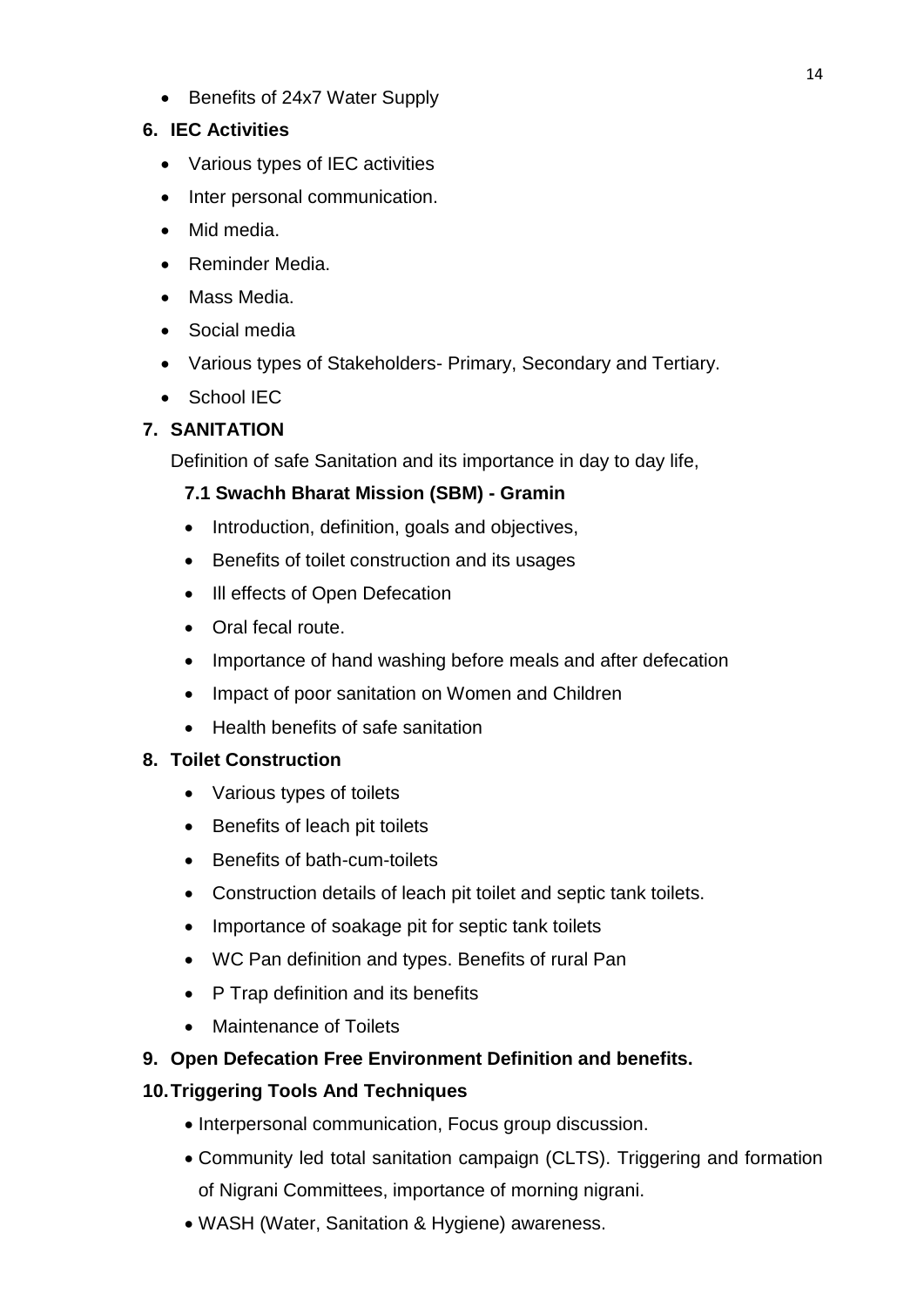- School awareness camps.
- Other IEC tools.

# **8.2 BLOCK RESOURCE COORDINATOR (BRC) cum COMMUNITY FACILITATOR (CF)**

### **Part A: Basic knowledge (25 marks)**

- 1. Punjabi: Punjabi syllabus for Matric as prescribed by Punjab School Education Board (PSEB)
- 2. Mathematics: Mathematics syllabus for class 10 as prescribed by (PSEB)
- 3. Basic Knowledge of internet browsing, Email and MS Office

# **Part B: Knowledge of Community Mobilization, Water and Sanitation sector (60 marks)**

The candidate should have knowledge of following topics on Water and Sanitation sector, Community Mobilization and development etc.

### **1 Water Supply**

- Types of sources of drinking water
- Ill effects of contaminated water
- Definition of safe, potable drinking water and its importance in everyday life.

### **1. Water quality**

- Judicious and safe use of water
- Water Quality issues related with water and use of FTK's & H2S vials.
- Quality Parameters to be tested for drinking water.
- Sampling process for collection of Water samples for testing of Heavy Metals, Basic Parameters, Bacteriological contamination & Pesticides.
- Vector borne diseases.
- Water borne diseases.
- Disinfection of water by chlorination etc
- Basic Knowledge about water treatment technologies such as RO Plants, Arsenic-cum--Iron removal plants.
- **2. Decentralization in Rural Water & Sanitation sector**
	- Community management
	- Community Participation
	- Participatory Rural Appraisal Techniques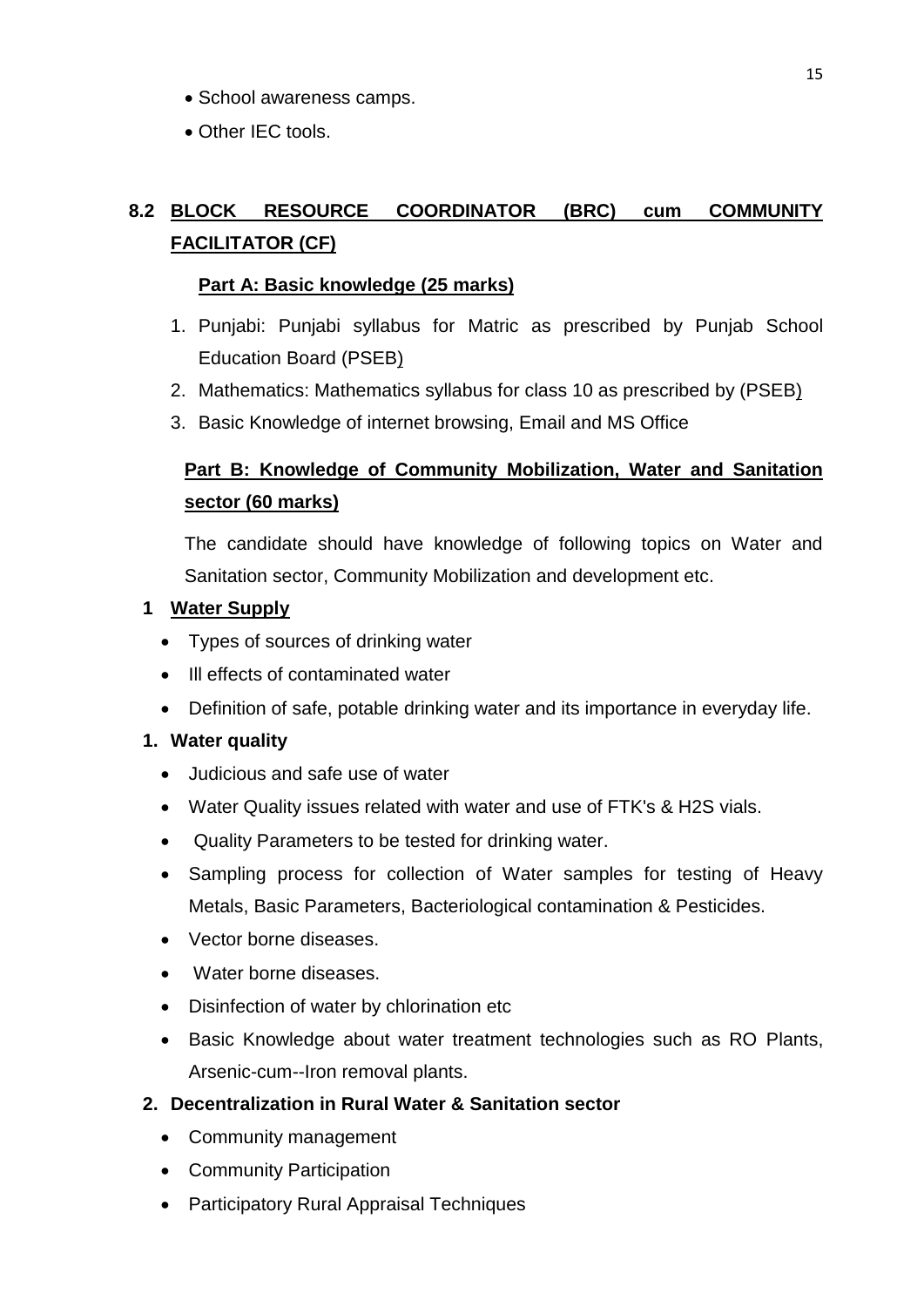- Knowledge about PRIs its various functions as per Panchayati Raj Act.
- Social Audit in water supply schemes
- Community mobilization

### **3. Gender Mainstreaming and inclusion in Water &Sanitation sector**

- Awareness on Menstrual Hygiene
- Role of Women in Water and Sanitation
- Poshan Abhiyan stunting, wasting under-nutrition, anemia (among young children, women and adolescent girls) and reducing low birth weight

### **4. SERVICE DELIVERY**

- Importance and benefits of longer hours of water supply
- Disinfection of water supply
- Benefits of 24x7 water supply

### **5. IEC Activities**

- Various types of IEC activities
- Inter personal communication.
- Mid media.
- Reminder media.
- Mass media.
- Social media
- Various types of Stakeholders- Primary, Secondary and Tertiary.
- School IEC

### **2 SANITATION**

Definition of safe Sanitation and its importance in day to day life,

### **1. Swachh Bharat Mission (SBM) - Gramin**

- Introduction, definition, goals and objectives,
- Benefits of toilet construction and its usages
- Ill effects of Open Defecation
- Oral fecal route.
- Importance of hand washing before meals and after defecation
- Impact of poor sanitation on Women and Children
- Health benefits of safe sanitation

### **2. Toilet Construction**

- Various types of toilets
- Benefits of leach pit toilets
- Benefits of bath-cum-toilets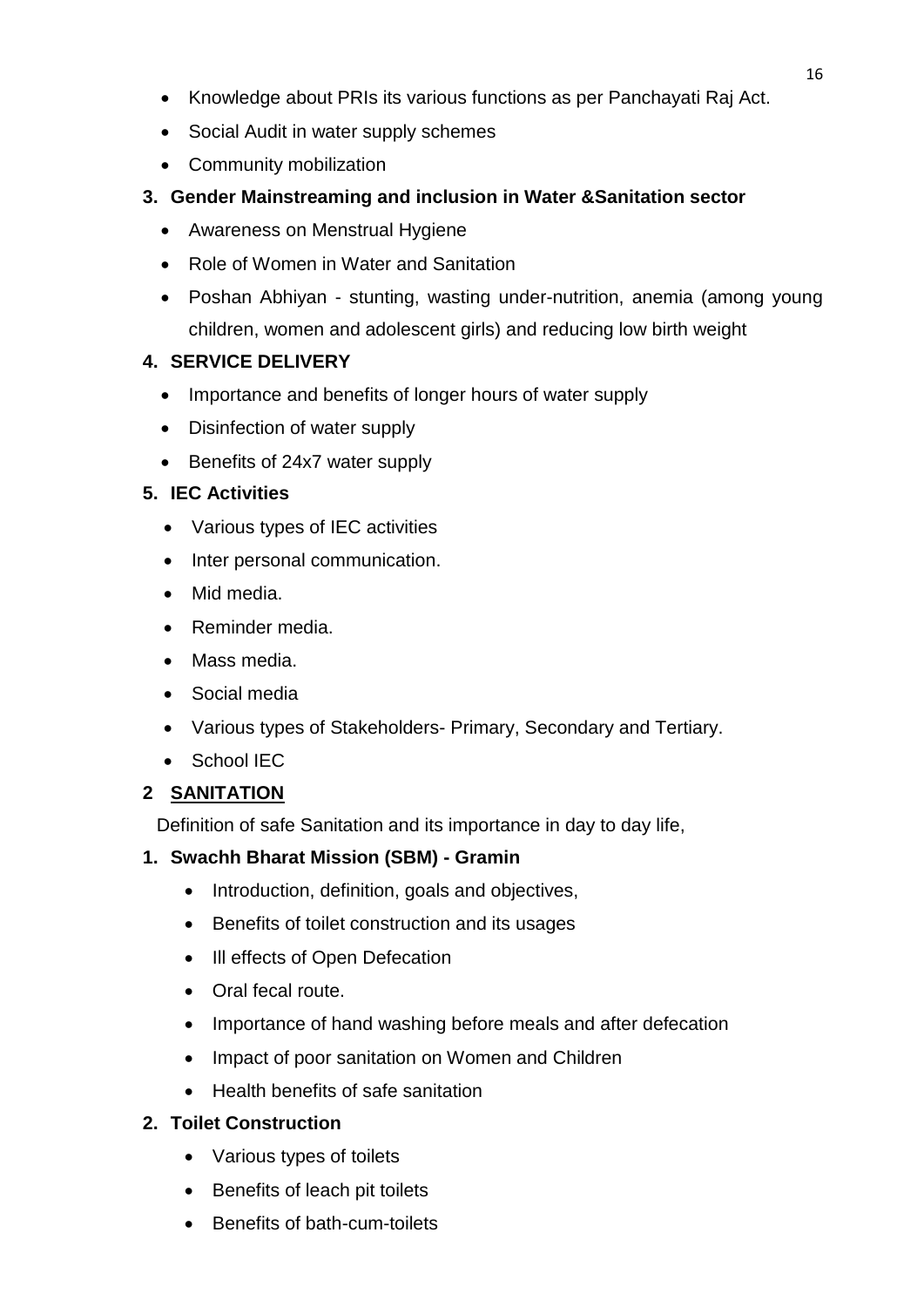- Construction details of leach pit toilet and septic tank toilets.
- Importance of soakage pit for septic tank toilets
- WC Pan definition and types. Benefits of rural Pan
- P Trap definition and its benefits
- Maintenance of Toilets
- **3. Open Defecation Free Environment Definition and benefits.**
- **4. Triggering Tools And Techniques**
	- Interpersonal communication, Focus group discussion.
	- Community led total sanitation campaign (CLTS). Triggering and formation of Nigran Committees, importance of morning nigrani.
	- WASH (Water, Sanitation & Hygiene) awareness.
	- School awareness camps.
	- Other IEC tools.

# **9. CONDITIONS WHICH MAY RENDER A CANDIDATE INELIGIBLE FOR RECRUITMENT:**

The following conditions, among others, may render the candidate ineligible:

i.Incomplete application and Insufficient application fee.

ii.Submission of form by any means other than ONLINE at the portal

### **www.govt.thapar.edu**

- iii.Wrong/incomplete information given in the application form.
- iv.Candidates debarred by Service Selection Boards/Service Commissions etc.
- v.Non-fulfillment of any of the eligibility conditions, including those of age and educational qualification.
- vi.Any candidate found indulging in unfair practices during the conduct of exam.

### **10.IMPORTANT INSTRUCTIONS/INFORMATION:**

- **10.1** Application Form and other details will be available at the website: **www.govt.thapar.edu**
- **10.2** Candidate should fill only one form and clearly mention the category. He/She can fill sub-category also e.g. if a candidate belongs to SC (Mazhbi & Balmiki) category and is also an Ex-Serviceman, he/she should fill his/her category as SC (Mazhbi & Balmiki) and should select Ex-Serviceman status in Subcategory. In this case the candidate, will be considered for selection against both the categories i.e. SC (Mazhbi & Balmiki) and Ex-Serviceman – SC.
- **10.3** Number of posts advertised or there servation thereof etc. can be increased or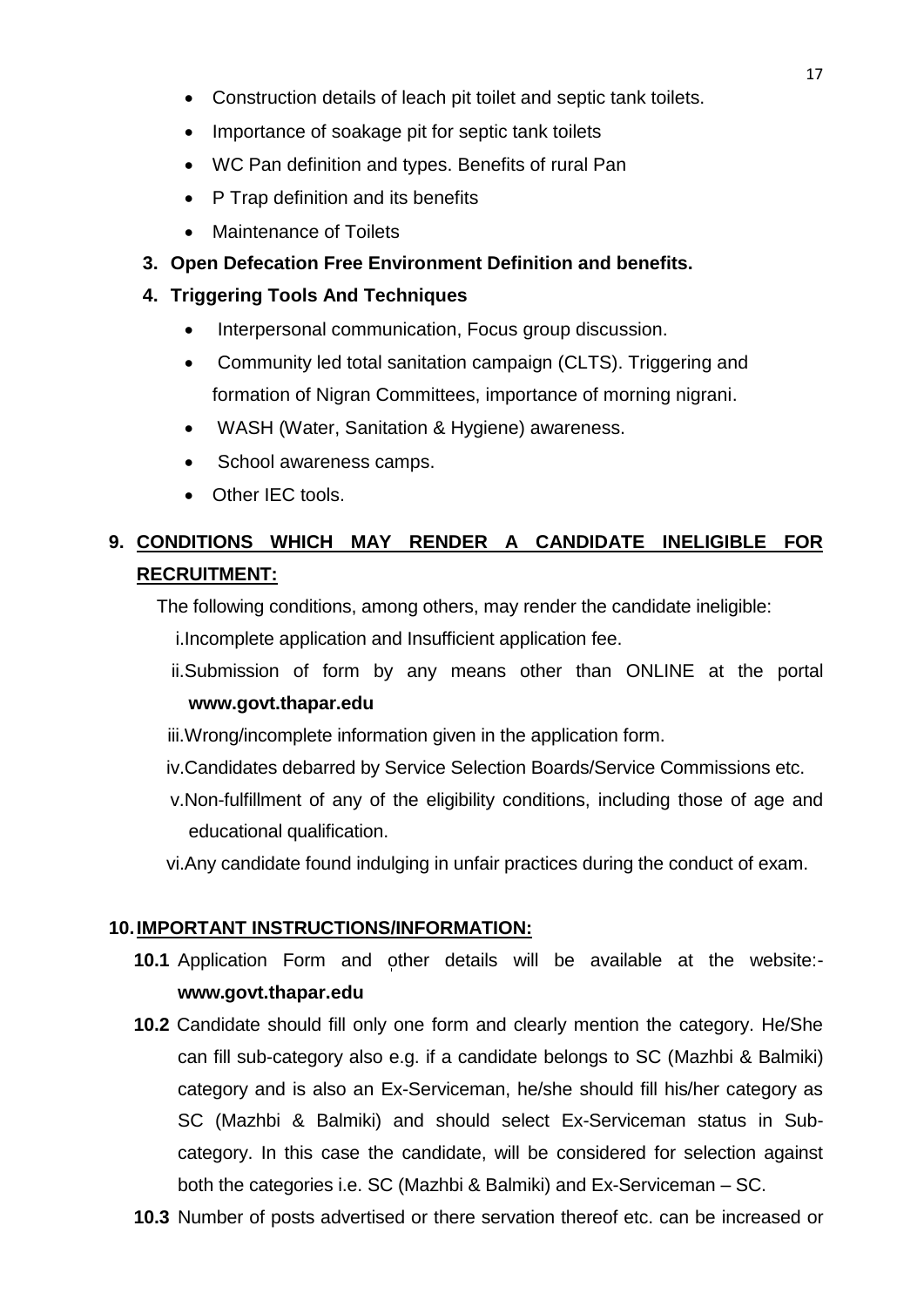decreased without assigning any reason and in this regard, the decision of Punjab Govt. shall be final.

- **10.4** Candidates belonging to SC/ST/PwD (Persons with Disabilities)/ BC categories of Punjab are required to deposit fee of Rs. 500/- only. All others are required to deposit fee of Rs. 1000/- only through online mode or in cash through bank challan generated on submission of online application.
- **10.5** Applications without fees or incomplete application will be rejected without intimation.
- **10.6** Admit cards can be downloaded from the website. The candidates are further advised to keep checking the above referred website for updates, if any.
- **10.7** The written test will be decided depending upon COVID-19 situation. However, the exact schedule of the test will be displayed on the website.
- **10.8** No TA/DA will be given for appearing in the test.
- **10.9** It is the responsibility of the applicant to ensure that he/she has verified in-time that the University/Institution from which he/she has acquired the academic qualification is duly approved by the competent authority in the said stream on the date he/she has acquired the qualification. Candidate must also be conscious about the legal aspects involved thereto.
- **10.10** In the event that the department seeks any additional information with regards to eligibility and the applicant is not able to produce the specified documents within specified time, his/her candidature shall be rejected without granting any further opportunity. Such applicants may however be allowed to appear in the written test subject to the grant of Provisional Admit Card and the risk shall be on the Candidate entirely for rejection of his candidature later.
- **10.11** Mere issuance of Admit Card and appearing in the written test will not make a candidate eligible for selection. After publication of the final merit list, department will conduct verification of requisite documents and eligibility conditions. Any violation or supply of wrong information or failure to produce the original documents/certificates regarding qualification, category etc. at the time of document checking will lead to disqualification of candidature. In that case the candidate next in the merit list shall be considered for selection. No claim whatsoever on this account shall be entertained.
- **10.13** All candidates are required to visit the website [www.govt.thapar.edu](http://www.govt.thapar.edu/) regularly and also check their registered email accounts(inbox as well as spam box) for updates and important information. All contents detailed here on website shall prevail. All subsequent Notices shall also be displayed ONLY on this website. If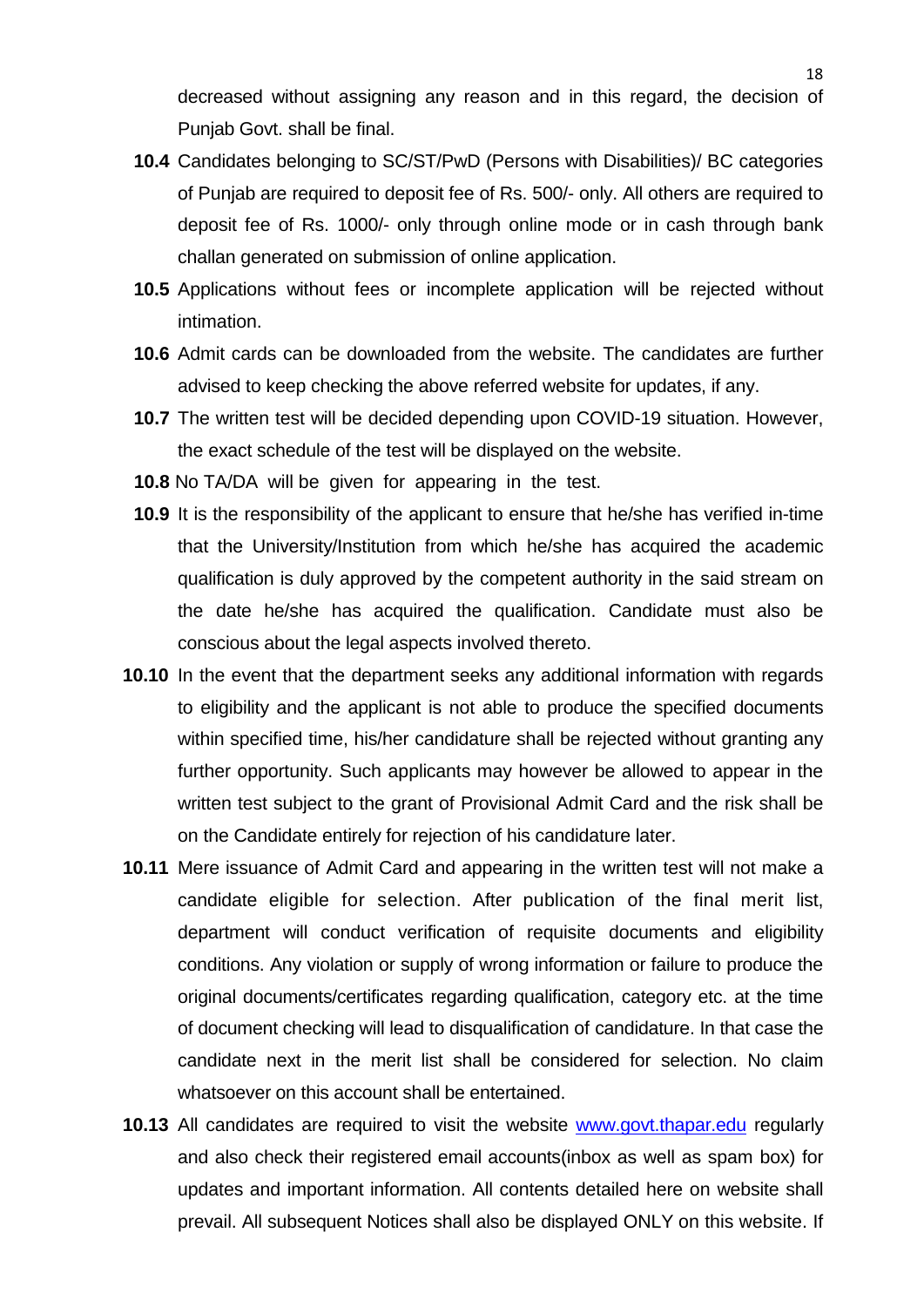the Candidate misses any important notice, then it will be entirely his/her personal responsibility. Unnecessary correspondence with Department should be avoided.

- **10.14 If after appointment, any information/ certificates/ documents are found false at any stage, the selected candidate shall be liable for disqualification/ dismissal from services and prosecution in accordance with the provisions of law.**
- **10.15** The Department of Water Supply & Sanitation, Punjab reserves the right to modify, alter or withdraw this recruitment process at any point of time and without assigning any reason.
- **10.16** Some of the important dates are provided below:

| Date of Advertisement                                         | 26.08.2020                                          |  |
|---------------------------------------------------------------|-----------------------------------------------------|--|
| Date of availability of online form                           | 31.08.2020                                          |  |
| Last date for applying online                                 | 24.09.2020                                          |  |
| Last date for payment of application fee                      | 25.09.2020                                          |  |
| Start date of downloading the admit card                      |                                                     |  |
| Date of Exam                                                  |                                                     |  |
| Uploading of answer key and OMR sheet in<br>candidate's login |                                                     |  |
| Window for filling objection in answer key                    | To be decided depending upon<br>COVID-19 situation. |  |
| Result of written test in candidate's login                   |                                                     |  |
| Window for filling objection in written test score            |                                                     |  |
| List of qualified candidates on website                       |                                                     |  |

Other details pertaining to examination dates will be displayed on website.

### **11.HOW TO APPLY**

**11.1** Candidates are advised to go through the instructions carefully before filling up Online Application Form. The candidate will have the facility to change/ modify the particulars filled in the application form till the last date of submission of application. No request for change/ modification shall be entertained under any circumstance after the closing of date of receipt of applications. The Department shall not be responsible for any consequences arising out of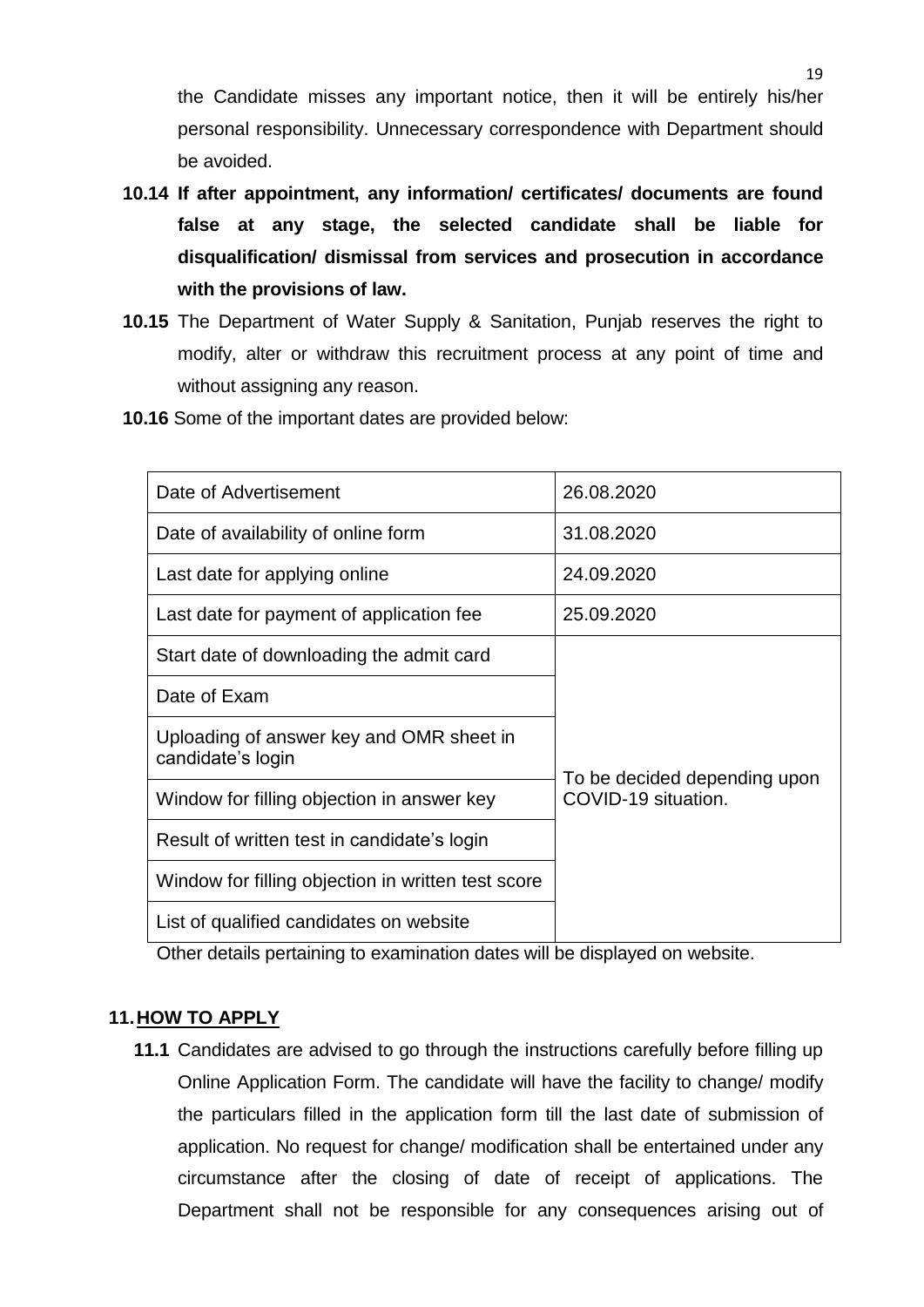incorrect filling up of Application Form.

- **11.2** Candidate should fill only one form and clearly mention the category. He/She can fill sub-category also e.g. if a candidate belongs to SC (Mazhbi & Balmiki) category and is also an Ex-Serviceman, he/she should fill his/her category as SC (Mazhbi & Balmiki) and should select Ex-Serviceman status in Subcategory. In this case thecandidate,will be considered for selection against both the categories i.e. SC (Mazhbi & Balmiki) and Ex-Serviceman – SC.
- **11.3** Each candidate should fill particulars like name of the candidate, father's name and date of birth etc. as given in the matriculation or equivalent certificate.
- **11.4** Any person trying to upload pseudo application/photographs or any other such material would be proceeded against as per law. IP address of the computer system accessing the Online Application Form shall be noted for security purposes.
- **11.5** The candidates can apply ONLY by filling Online Application Form, through a link available on the website [www.govt.thapar.edu](http://www.govt.thapar.edu/) No other means/mode of application (through post, email, fax, submission of Curriculum Vitae etc.) shall be accepted.
- **11.6** Candidates are advised in their own interest to apply using Online Application Form much before the closing date and not to wait till the last date to avoid congestion on web server on account of heavy load on Internet/Website. No request on this ground shall be entertained for extension in last date for submission of application.
- **11.7** The candidate must have the following before attempting to fill Online Application Form:
	- i. A valid email account which has not been used for filling Online Application Form by any other candidate applying for this Examination. In case, a candidate does not have a valid personal email ID, he/she should create his/her new email ID before applying online. Two or more candidates CANNOT share the same email ID. All future correspondence with the candidate will be made through the registered email ID.
	- ii. The candidate must register a valid mobile number for communication. More than one candidate may register the same mobile, however, information given on that mobile number shall be deemed to have been delivered to all such candidates.
	- iii. Scanned copy of a recent passport size photograph (jpg/jpeg format) as per specifications given below: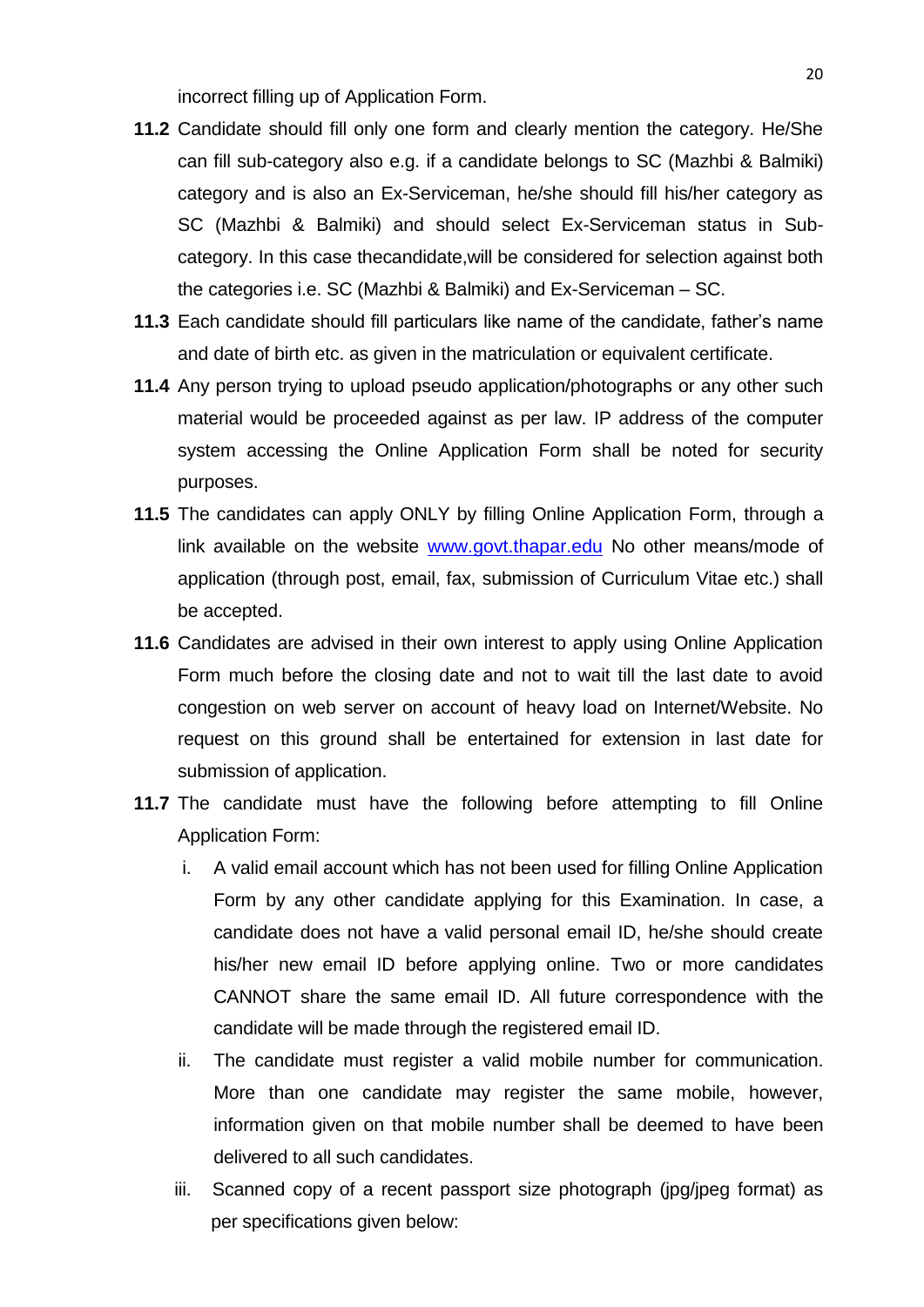- a. Photograph must be a recent passport size colour photograph with light background.
- b. While taking photograph please look straight at the camera with a relaxed face.
- c. If you wear glasses make sure that there are no reflections and your eyes can be clearly seen.
- d. Caps, hats and dark glasses are not acceptable. Religious headwear is allowed but it must not cover your face in a manner that it obscures the features.
- e. Size of file (jpg/jpeg format) should not exceed 50 KB.
- f. Photograph not uploaded as per above details can lead to cancellation of candidature.
- iv. Scanned copy of the signature of the candidate (jpg/jpeg format), as per specification given below:
	- a. The Candidate has to sign on white paper with black/blue ink/ball pen.
	- b. The Candidate must sign clearly so that the scanned image is clear because the same shall be used for verification at the time of the examination. Candidates are warned against making someone else sign on their behalf as it would be viewed as an attempt to Impersonate, which may lead to rejection of the candidate's candidature and may result in legal action against such a candidate.
	- c. The scanned image of the candidate's signature will be used for comparison at all stages of examination and Document Checking. The candidate must maintain uniformity in the format of signatures affixed at various stages of selection process. The signature should be of the usual kind which the candidate uses for official purposes. Any attempt to modify or using confusing signature shall be taken as an effort on the part of the candidate to impersonate or of using some other ill intent. If at any stage scanned signature of the candidate does not match with the signature on any other document, where he/she is required to sign, then the candidature of the Candidate may be rejected without any further enquiry or opportunity being given to the Candidate.
	- d. Size of file (jpg/jpeg format) should not exceed 20 KB.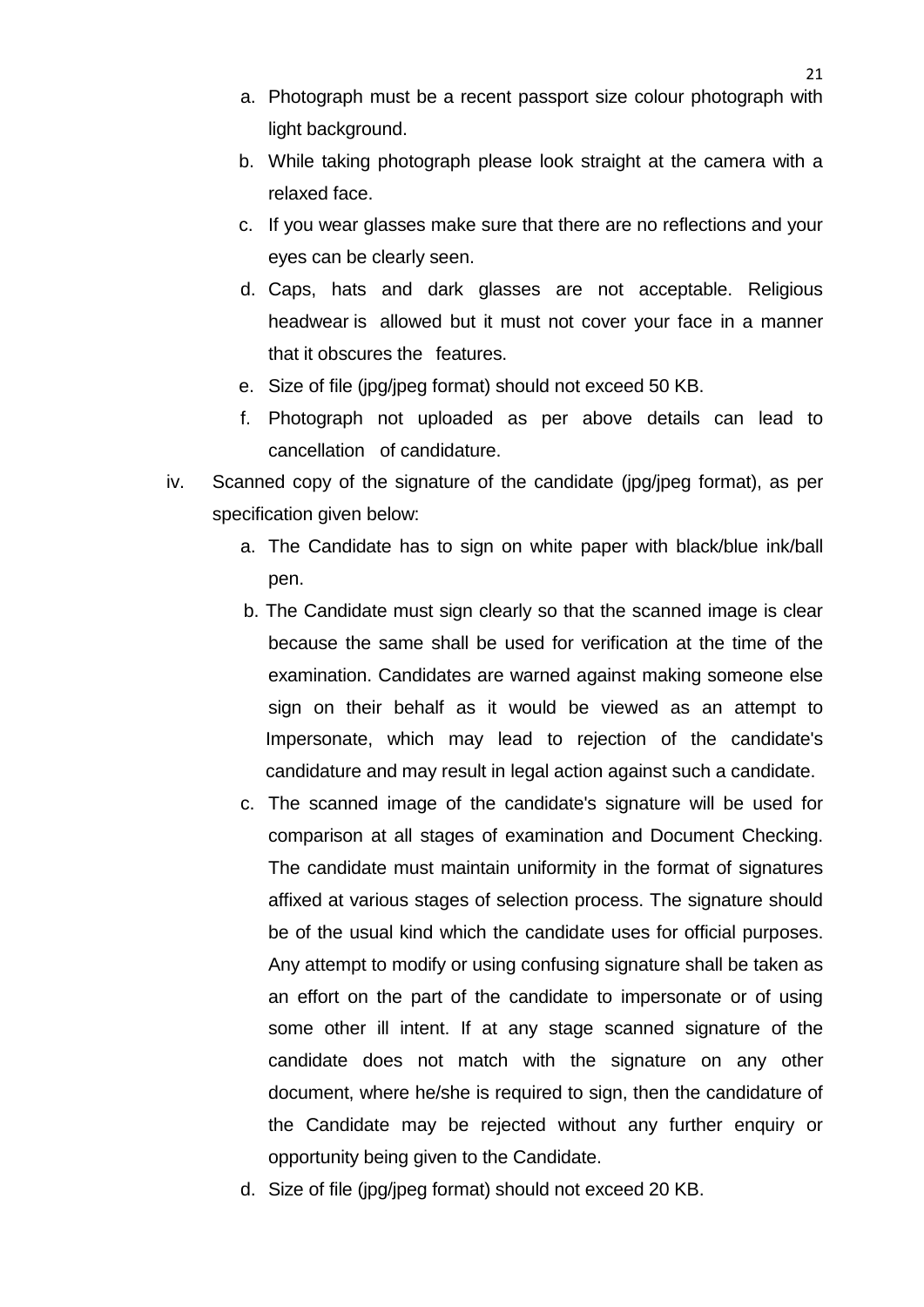e. Signatures not uploaded as per above details can lead to cancellation of candidature.

**Note:** Candidate must keep following details ready with them before clicking on the registration button for starting their online application process:

- a. Personal demographic details including Date of Birth and Nationality.
- b. Mobile Number
- c. Personal Email ID
- d. Reservation category details
- e. Qualification certificate as per eligibility.
- f. Proof of passing of Punjabi
- g. Soft Copies of Scanned Photograph and Signatures.

### **11.8 Steps to apply for exam**

- i. Candidate can apply online at **www.govt.thapar.edu** from anywhere at home, at any place where there is an access to the Internet.
- ii. Complete form is available on the site **www.govt.thapar.edu**. Every successful registration will be allotted the Login id and password.
- iii. You will be shown links to upload your photograph and signature. After uploading the Photograph and Signature you can find the link to view the application form.
- iv. Application fee can be paid either online or through Bank challan in any of the State Bank of India branch till next day of filling application.
- v. Candidates are not required to send the hard copy of the application form.
- vi. Incomplete form or forms filled with wrong information the candidature shall stand automatically cancelled / rejected and shall not be considered for further processing.
- vii. For any difficulty in (i) Understanding the instructions as above, (ii) Filling the Application Form, (iii) Downloading the Admit Card, and (iv) Any subsequent instructions displayed on Website etc., immediate timely reference should be made to the following during working hours from 9.00 A.M to 5.00 P.M. on all working days i.e. Monday to Friday.:

**Name: Dr. S.S. Bhatia Designation: Dean (Academic Affairs), TIET Patiala Mobile No: +91-7657992302 E-mail: dwssp2020@thapar.edu**

viii. Only Online registered application forms shall be entertained.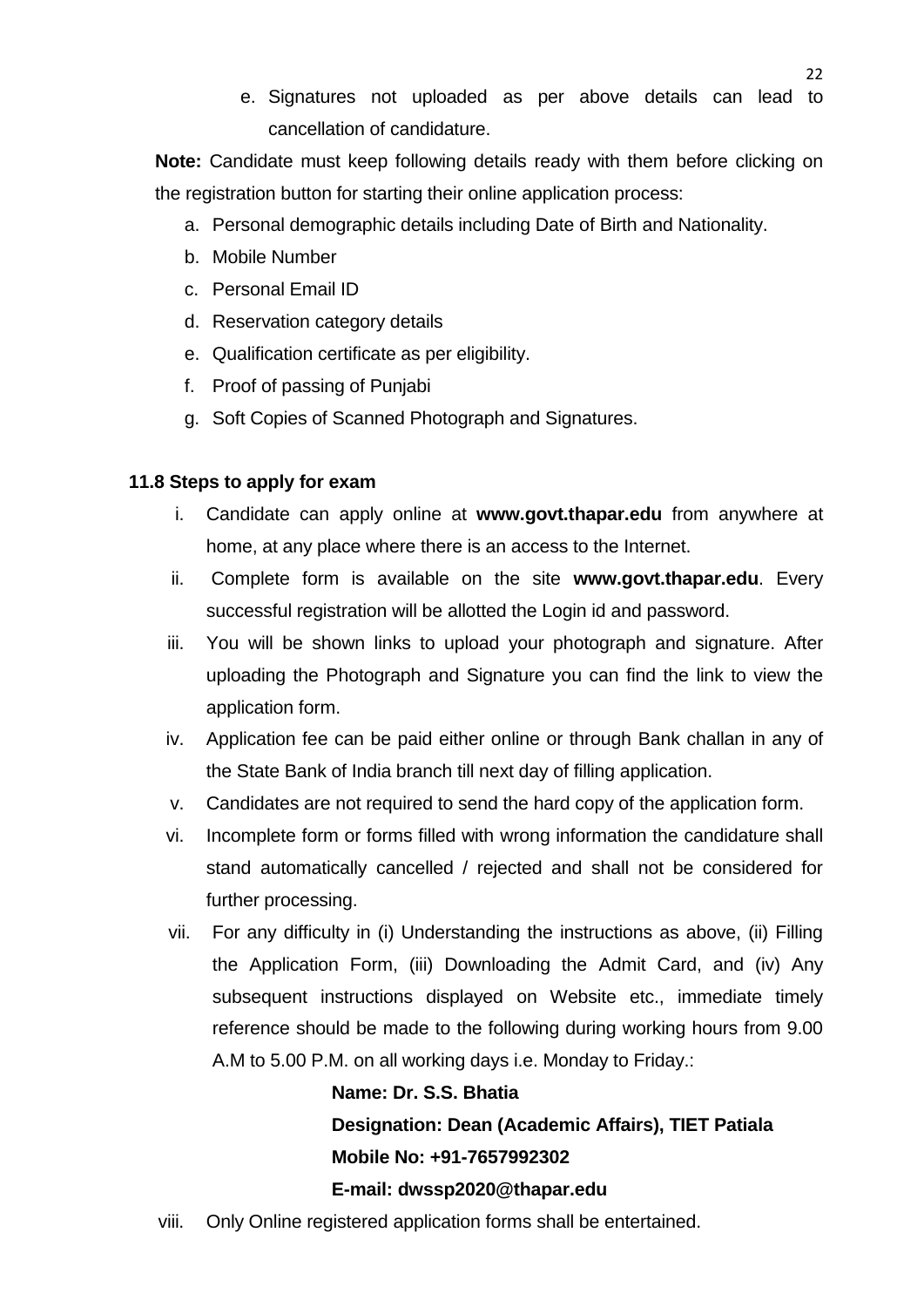#### **12.INSTRUCTIONS REGARDING RESERVATION**

- i. The category once filled will not be allowed to be changed.
- ii. Only EWS (Economical Weaker Section), Scheduled Castes, Backward Classes, Ex-Servicemen/ Lineal Descendent of Ex-Servicemen (LDESM), PwD (People with Disabilities), Freedom Fighter & Sports Persons of Punjab domicile are eligible for the benefit of reservation.
- iii. To take benefit of reservation, the reservation certificates/ testimonials must be issued by the competent authority on or before the last date of receipt of applications. No extra time will be given for production of these documents.
- iv. Sportspersons seeking reservation under Sports quotas should have Sports Gradation Certificate issued by Director Sports, Punjab as per the latest instructions to claim benefit under this category.
- v. Ex-servicemen or Lineal Descendent of Ex-Servicemen (LDESM), who are domiciles of Punjab, are eligible for reservation under the Ex-Servicemen category. Both will have to produce a certificate issued by District Defence Services Welfare Officer/ District Sainik Welfare Officer of their respective district in support of their claim.
- vi. The lineal descendants of the Ex-servicemen can also apply in the Ex-Servicemen category, provided they satisfy the eligibility criteria of a general category candidate. In case sufficient number of Ex-servicemen are available, then LDESM shall be treated as General Category candidates.
- vii. SC/ST candidates belonging to other states are required to fill their Category as General Category. They are entitled only to fee concession but not entitled to avail reservation/age relaxation.
- viii. The calculation details of General/reserved posts indicated in this advertisement may marginally change in view of Punjab Government instructions. 50% reservation of vacancies of the quota reserved for Schedule Caste shall be offered to Balmikis and Mazhbi Sikhs, if available, as a first preference from amongst the Schedule Caste as per the Punjab Schedule Castes and Backward Classes (Reservation in Services) Act, 2006. In cases where **either distribution of seats among SC(M&B) and SC(R&O) is not defined or** odd number of SCHEDULE CASTE posts are available, the distribution will be done as under: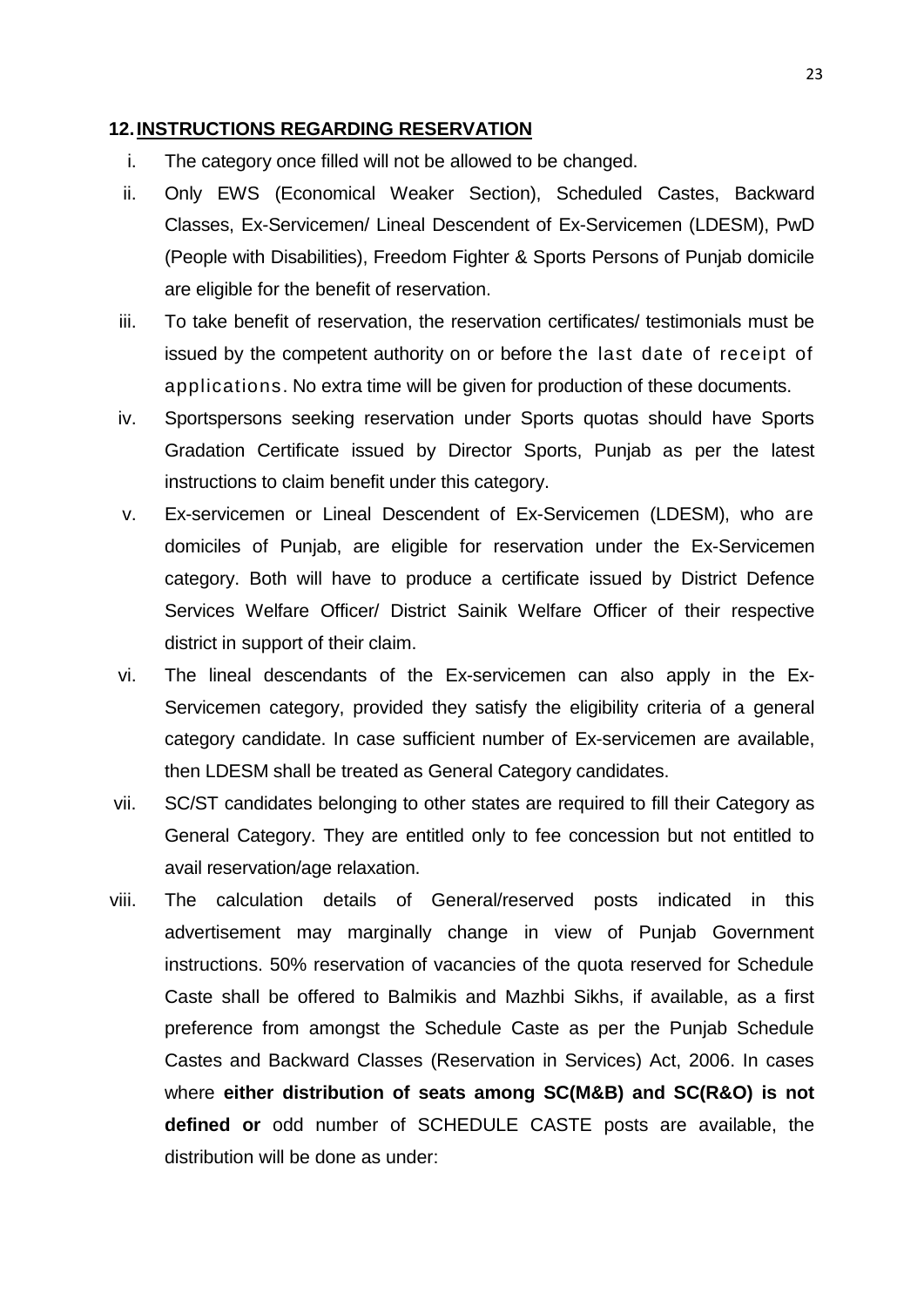| <b>Number</b><br>Schedule<br>$\overline{\mathsf{of}}$ | Distribution of seats of column 1 |                                |
|-------------------------------------------------------|-----------------------------------|--------------------------------|
| Caste seats available                                 | <b>Schedule Caste</b>             | <b>Schedule Caste (Others)</b> |
|                                                       | (Mazhbi & Balmiki)                |                                |
|                                                       |                                   |                                |
| 3                                                     |                                   |                                |
| 5                                                     | 3                                 |                                |
|                                                       |                                   | વ                              |

In terms of Punjab Government (Deptt. of Welfare-Reservation Cell) instructions issued vide letter No. 1/3/98-RC1/948dated 20.12.2001, the post left unfilled in the quota reserved for Balmikis/ Mazhbis, Scheduled Caste Ex-Serviceman and Scheduled Caste Sportsmen, will be reserved up to 2% for the Vimukat Jatis and Bazigar. If no candidate of the Vimukat Jatis/ Bazigar is eligible, the said posts will then be filled by other Scheduled Castes.

The reservation categories and their relevant explanation is provided as below:

a) BACKWARDCLASSES(PUNJAB)

- i) The candidates desiring to be considered for the Backward Classes category are required to submit a certificate as per Punjab Government letterNo.1/41/93.RCl/459 dated 17/1/1994,No.1/41/93RC-1/1597, dated 17-8-2005 and No. 1/41/93RCl/209, dated 24.2.2009 in the Section of prescribed proforma.
- ii) The BC Certificate In proforma other than the prescribed proforma will not be accepted. The candidates belonging to Backward Classes are required to attach a declaration along with Backward Class certificate that no change occurred in their status and they do not fall in the section of creamy-layer as per Govt. letter No.10/9/2009-RCl/62Dated08/1/2010.
- iii) The Competent Authorities to issue the necessary certificate are:
	- i. Deputy Commissioner
	- ii. Additional Deputy Commissioner
	- iii. Sub-Divisional Magistrate
	- iv. Executive Magistrate (PCS Officers only)
	- v. Tehsildar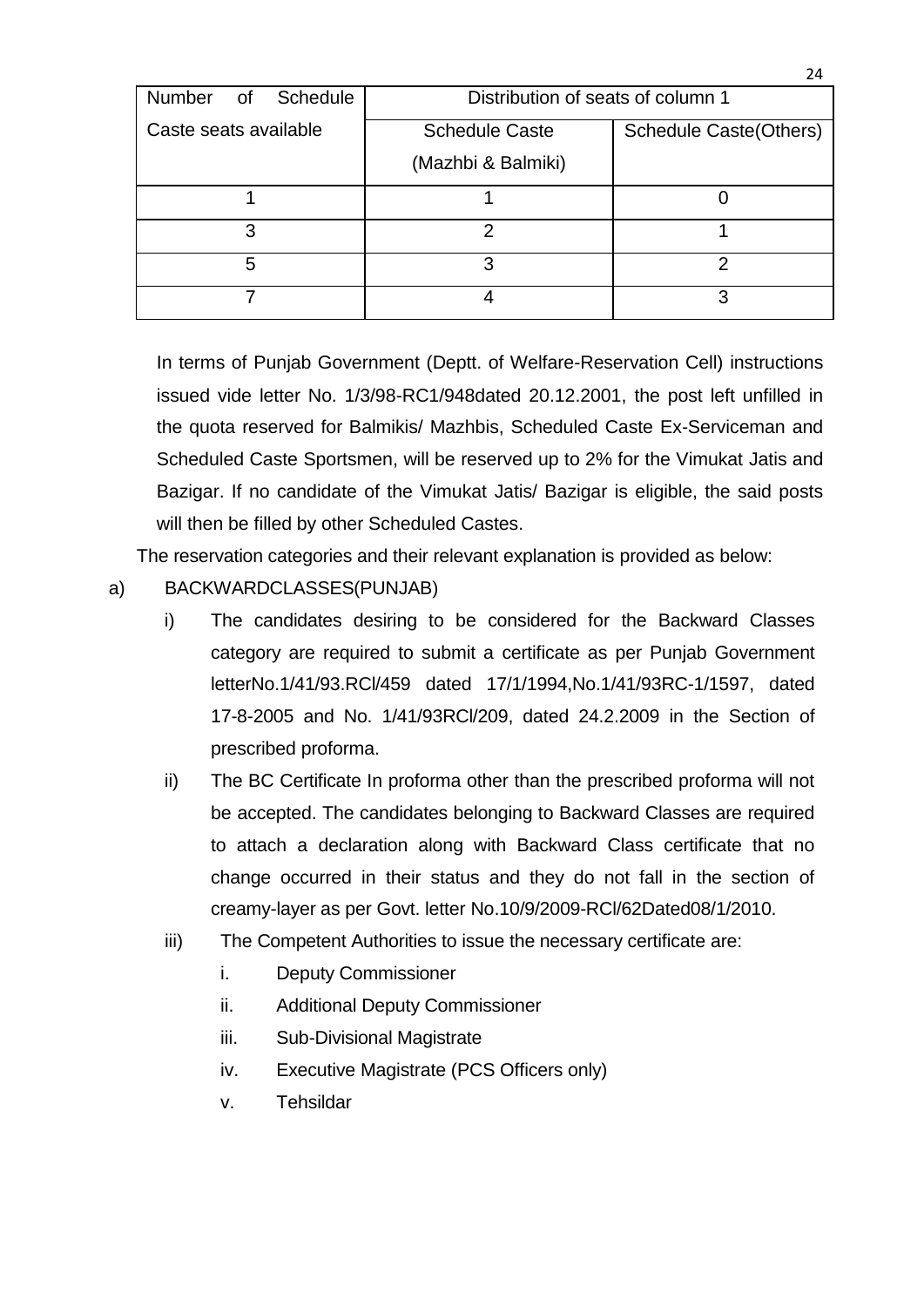#### b) EX-SERVICEMEN(PUNJAB)

- i) "Ex-serviceman" means a person who has served in any rank, whether as a combatant or a non-combatant, in the Naval, Military and Air Force of the Union of India (here-in-after referred to as the Armed forces of the Union of India), and who has:
	- a. retired or released from such service at his or her own request after earning his or her pension; or
	- b. been released from such service on medical grounds attributable to military service or circumstances beyond his control and awarded medical or other disability pension; or
	- c. been released otherwise than on his own request from such service as a result of reduction in establishment; or
	- d. been released from such service after completing the specific period of engagement otherwise than at his own request or by way of dismissal or discharge on account of misconduct or inefficiency and has been given a gratuity;
- ii) but does not include a person who has served in the Defence Security Corps, the General Reserve Engineering Force, the Lok Sahayak Sena and the Para Military Forces, but includes personnel of the Lok Sahayak Sena of the following categories namely:
	- a. Pension holders for continuous embodied services
	- b. Persons with disability attributable to military service; &
	- c. Gallantry award winners

Ex-servicemen should be of Punjab domicile and they should submit a Punjab Resident Certificate from the competent authority i.e. District Defence Services Welfare officer/ District Sainik Welfare officer of their respective districts failing which would result in cancellation of their candidature.

Explanation: The persons serving in the Armed Forces of the Union, who on retirement from service would come under the category of "Ex-servicemen", may be permitted to apply for re-employment one year before the completion of specified terms of engagement and avail themselves of all concessions available to Ex-servicemen but shall not be permitted to leave the uniform until they complete the specified terms of engagement in the Armed Forces of the Union.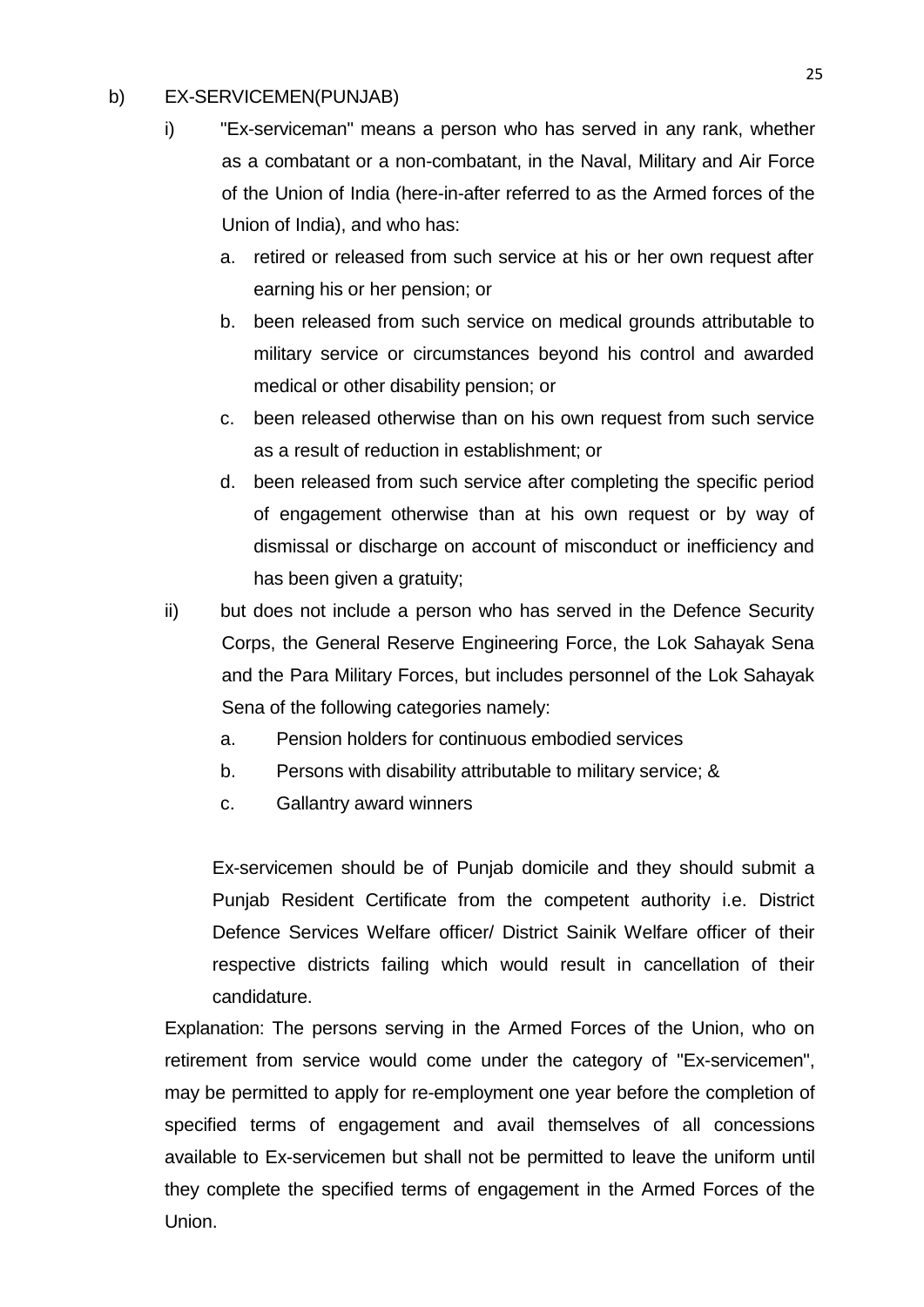#### c) LINEAL DESCENDENT OF EX-SERVICEMEN (PUNJAB)

- i) Where an Ex-serviceman is not available for recruitment against a reserved category, such a vacancy shall be reserved to be filled in by recruitment of either the wife or one descendent child of an Exserviceman.
- ii) As per Punjab Government notification no. GSR9/Const./Art. 309, 234 and 318/Amd(5)/2003 dated 06/11/2002 and letter no.1/28/92-3ET/2805 dated14/05/2003 and;
	- a. "Lineal Descendent" means sons/daughters (married/ unmarried/ widowed legally divorced) of there-employed/ unemployed Ex-Serviceman.
	- b. "Wife" shall include the widow of an Ex-serviceman, provided she has not re-married upto the date of the issue of the appointment letter."
	- c. In any case, including the case where the Ex-Serviceman has died, his sons/daughters shall be treated as "Lineal descendent" only if a certificate to this effect has been issued by the authority appointed by the Government.

### d) SPORTS PERSON(PUNJAB)

A candidate can claim reservation under the Sports Person category only if:

- i. He/ She belongs to State of Punjab; and
	- a. has won National Championship in team or individual events while representing the State of Punjab in such sports events as have been conducted by such respective National Federations as are affiliated to the Indian Olympic Association; or
	- b. has won National Championship in team or individual events which are organized by the Indian Olympic Association; or
	- c. has won first, second or third position in team or individual events and/or he has won Gold or Silver or Bronze Medal, at International Sports meets, conducted by International Federations affiliated to the International Olympic Committee or by the International Olympic Committee itself.
- ii) If candidate belongs to Sports Person, Punjab Category, an attested copy of Gradation Certificate strictly in accordance with the Punjab Sportsman Rules,1988 issued by the competent authority should be submitted to the department, as and when required.
- iii) Director Sports, Punjab is the competent authority to issue Sports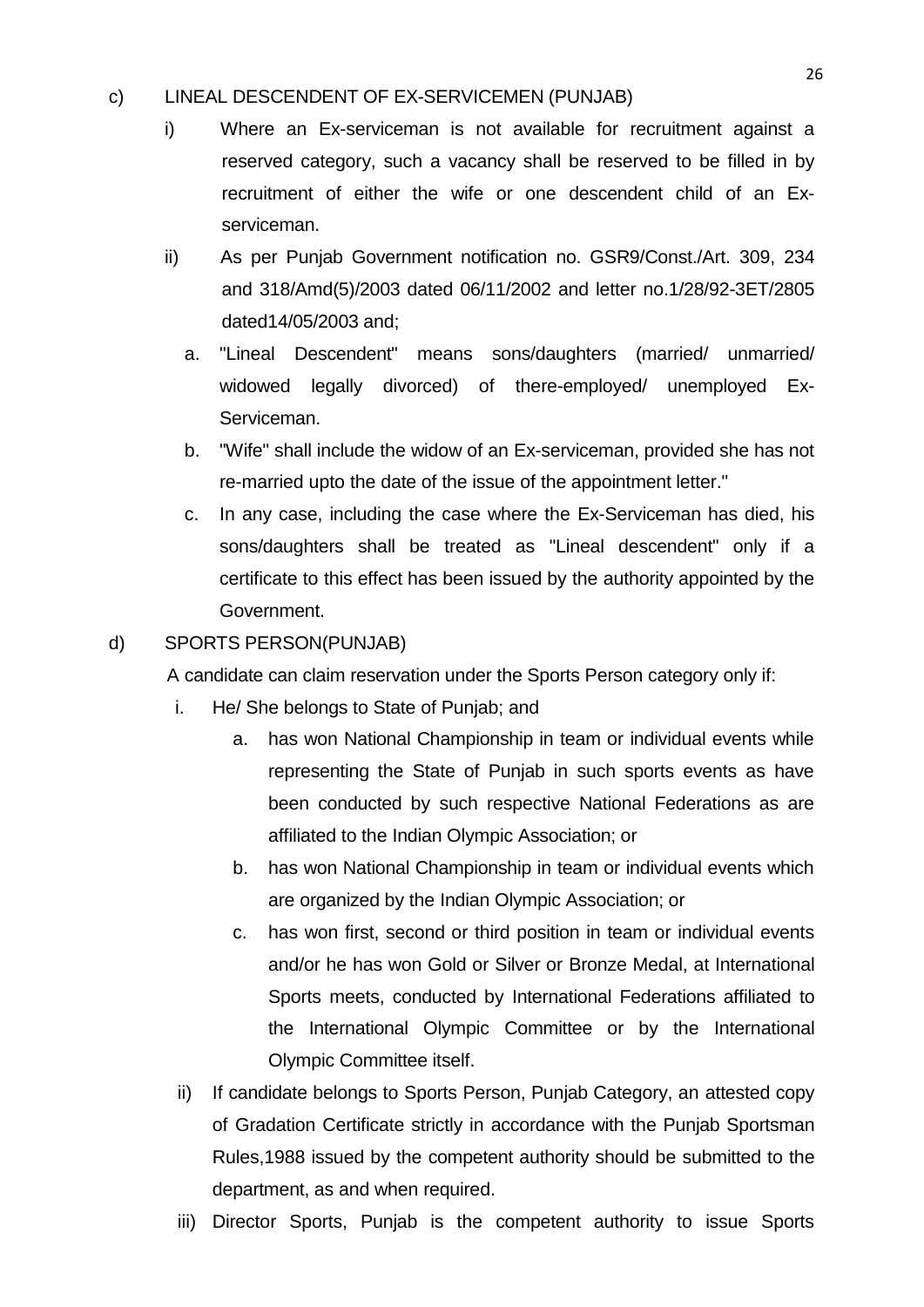Gradation Certificate and any other Sports Certificate issued by any other authority will not be accepted. A valid Certificate for claim of reservation under the Sports Person, Punjab Category.

iv) Applicants claiming reservation under Sports Person, Punjab Category must submit Punjab Resident Certificate from the competent authority, failing which would result in cancellation of their candidature.

### e) SCHEDULED CASTE,(PUNJAB)

The competent authorities for issuing Scheduled Castes certificates are:

- i) District Magistrate/ Additional District Magistrate/ Collector/ Deputy Commissioner/ Additional Deputy Commissioner/ Deputy Collector/ 1<sup>st</sup> Class Stipendiary Magistrate/ City Magistrate/ Sub Divisional Magistrate/ Taluka Magistrate/ Executive Magistrate/ Extra Assistant Commissioner (Not below the rank of 1<sup>st</sup> Class Stipendiary Magistrate);
- ii) Chief Presidency Magistrate/ Additional Chief Presidency Magistrate/ Presidency Magistrate;
- iii) Revenue Officer not below the rank of Tehsildar;
- iv) Sub Divisional Officer(C) of the area where the candidate and or his family formally resides;
- v) Administrator/ Secretary to Administrator/ Development Officer Lakshadweep Islands;
- vi) As per para-3 of Punjab Govt. Instructions no.1/8/2007-RC-1/815, dated 10<sup>th</sup> July, 2008, Head of Department or Head of Offices are competent to issue Scheduled Castes Certificates to those applicants whose parents are serving or residing in Chandigarh/ Mohali on the basis of their parent's service record.
- f) PwD (PERSONS WITH DISABILITIES, PUNJAB)

# **(I) Definition:**

The definitions for PwD (Persons with disabilities) as per Govt. of Punjab (Deptt. of Social Security and Women & Child development-disability branch) Instructions issued vide letter no. 9/23/2015-3-DC/506 dated 24-06- 2015 (Copy attached) is as below:

**1.** Hearing Impairment:

"Hearing impairment" means loss of sixty decibels or more in the better ear in the conversational range of frequencies.

**2.** (a) Locomotor disability:

"Locomotor disability" means disability of the 9 bones, joints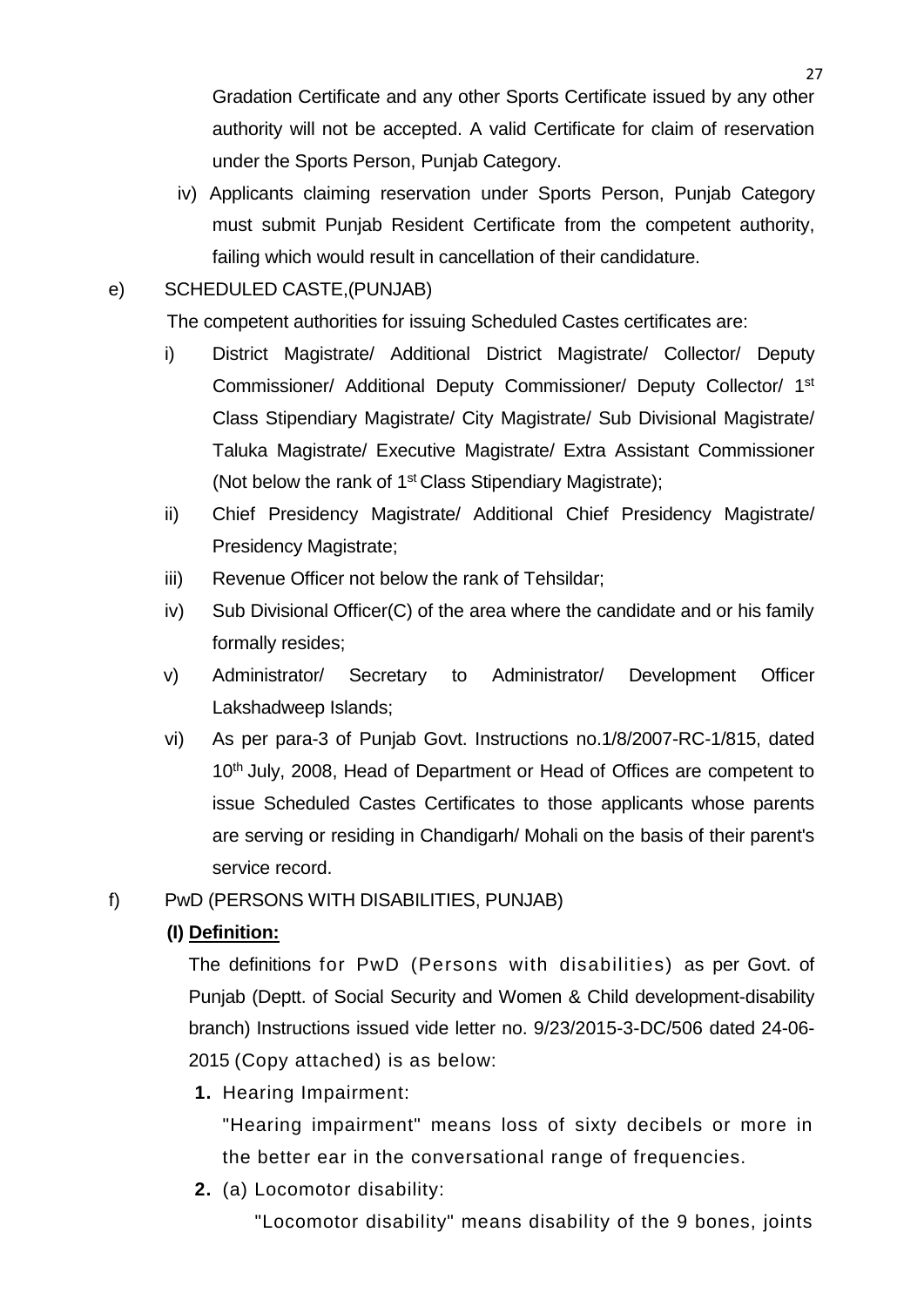or muscles leading to substantial restriction of the movement of the limbs or more any form of cerebral palsy.

(b) Cerebral Palsy:

"Cerebral Palsy" means a group of non-progressive conditions of a person characterized by abnormal motor control posture resulting from brain insult or injuries occurring in the prenatal, peri-natal or infant period of development.

(c) All the cases of orthopedically handicapped persons would be covered under category of "locomotor disability or Cerebral Palsy".

### **(II) Identification of Jobs/ Posts:**

The Ministry of Social Justice and Empowerment, Government of India identified the jobs/posts suitable to be held by persons with disabilities and the physical requirement for all such jobs/ posts vide their notification no. 16-15/2010-DD.III dated 29-07-2013 (Available on website - www.socialjustice.nic.in). Government of Punjab vide its letter no. 3/39/2014-3Dis.Br./972-980 dated 10.07.2014 has adopted this list as below:

Posts identified for being held by persons with disabilities:

| Sr.No. | Designation              | <b>Categories of Disabled</b> |
|--------|--------------------------|-------------------------------|
|        |                          | suitable for the Job          |
| 1      | <b>COMMUNITY</b>         | BLV, OA, OL, OAL, BL, BLOA    |
|        | <b>DEVELOPMENT</b>       |                               |
|        | <b>SPECIALISTS (CDS)</b> |                               |
| 2      | <b>INFORMATION</b>       | BLV, OA, OL, OAL, BL, BLOA    |
|        | <b>EDUCATION</b><br>&    |                               |
|        | <b>COMMUNICATION</b>     |                               |
|        | <b>SPECIALISTS (IEC)</b> |                               |
| 3      | <b>BLOCK RESOURCE</b>    | BLV, OA, OL, OAL, BL, BLOA    |
|        | <b>COORDINATORS</b>      |                               |
|        | <b>CUM</b><br>(BRC)      |                               |
|        | <b>COMMUNITY</b>         |                               |
|        | <b>FACILITATOR (CF)</b>  |                               |

\*Abbreviations used: BLV – Blind and low Vision, OA -One Arm, OL - One Leg, OAL – One Arm and one leg, BL - Both Leg, BLOA – Both Legs and one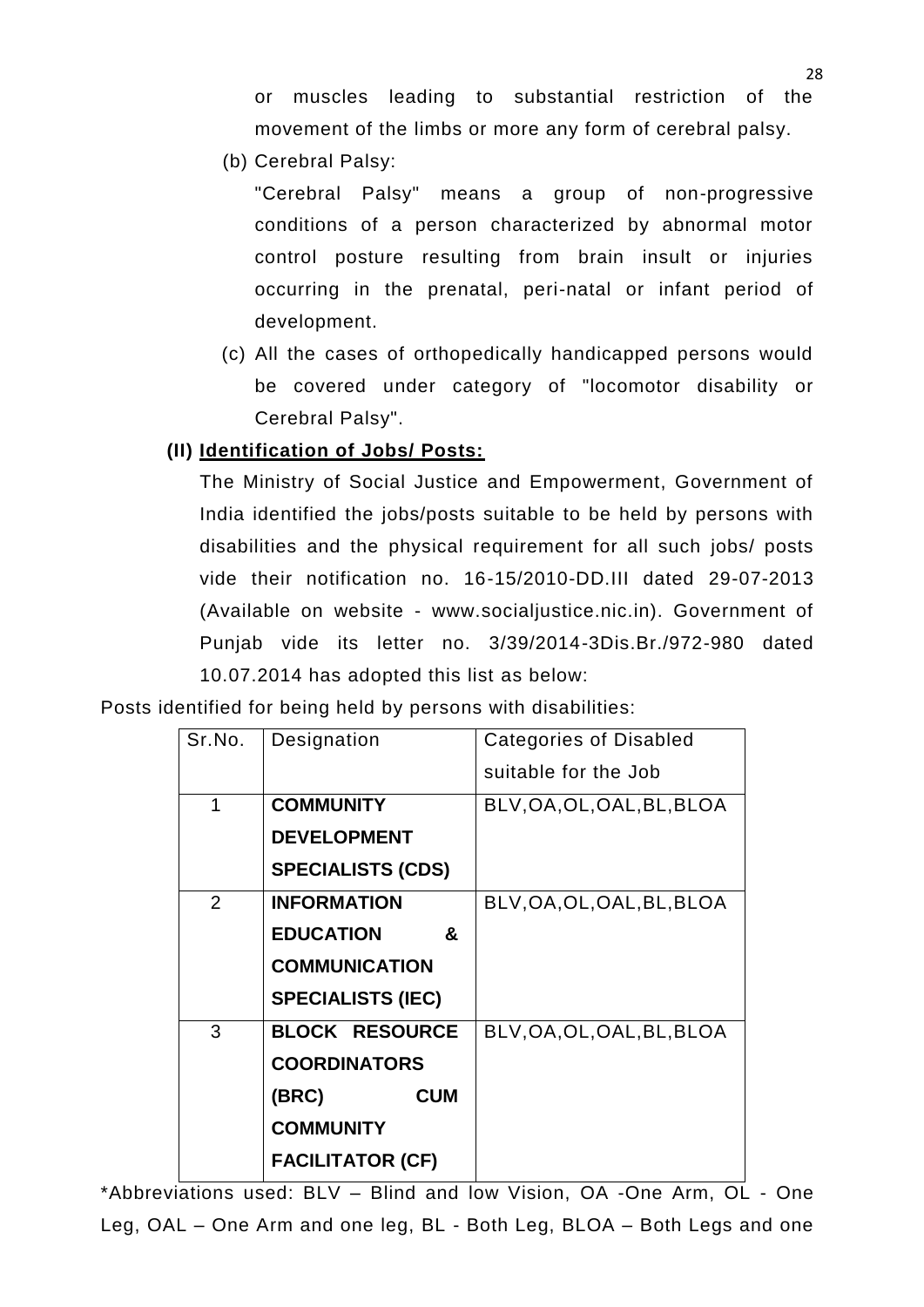#### **(III) Degree of Disability for Reservation:**

Only such persons would be eligible for reservation in service/post who suffer from not less than 40 percent of relevant disability. A person who wants to avail the benefit of reservation would have to submit at the time of counselling, a disability certificate issued by a competent authorities of the concerned District or place of which the candidate is permanent resident, failing which the candidature will be cancelled.

g) SON/ DAUGHTER/ GRAND SON/ GRAND DAUGHTER OF FREEDOM FIGHTERS (PUNJAB)

- i) Candidates claiming to be son/grandson/daughter/granddaughter of Freedom Fighters are required to submit a certificate issued by the competent authority (i.e. Deputy Commissioner of the district concerned) as per Punjab Government Instructions No. 9 (13) 3P-II-84/5822 dated 4/4/1985, No.1(135)-8P-II/7/310/20, dated 19.6.91 and No. 4-13-8 P-11-97/10112 dated 22/8/1997.
- ii) Only those Freedom Fighters and their son/daughter/grand-son/grand-daughter are eligible for consideration for reservation under this category who:
	- a. Belong to the State of Punjab; and
	- b. have either been granted a Freedom Fighter pension by the Punjab Government or have been awarded TamraPatra by the Government of India; or
	- c. are otherwise eligible for the grant of Freedom Fighter pension and TamraPatra but for any reason whatsoever did not apply for Freedom Fighter pension and TamraPatra but can obtain Freedom Fighter/ son/daughter/grand-son/grand-daughter of Freedom Fighter certificate from the General Administration (Political wing) of the Punjab Government. They should submit the Freedom Fighter pension and TamraPatra in original with attested copy at the time of counseling, failing which would result in cancellation of their candidature.
- h) War hero
	- (i) "War hero" means a defence services personnel, or a para-military forces personnel, who is bona-fide resident of Punjab State and has been killed or discharged from service on account of disability suffered by him on or after 1st January, 1999, while fighting in a war declared so by the Government of India, in operations in Kargil or any other sector in J&K in the ongoing conflict with Pakistan or in any other operations which may be notified by the State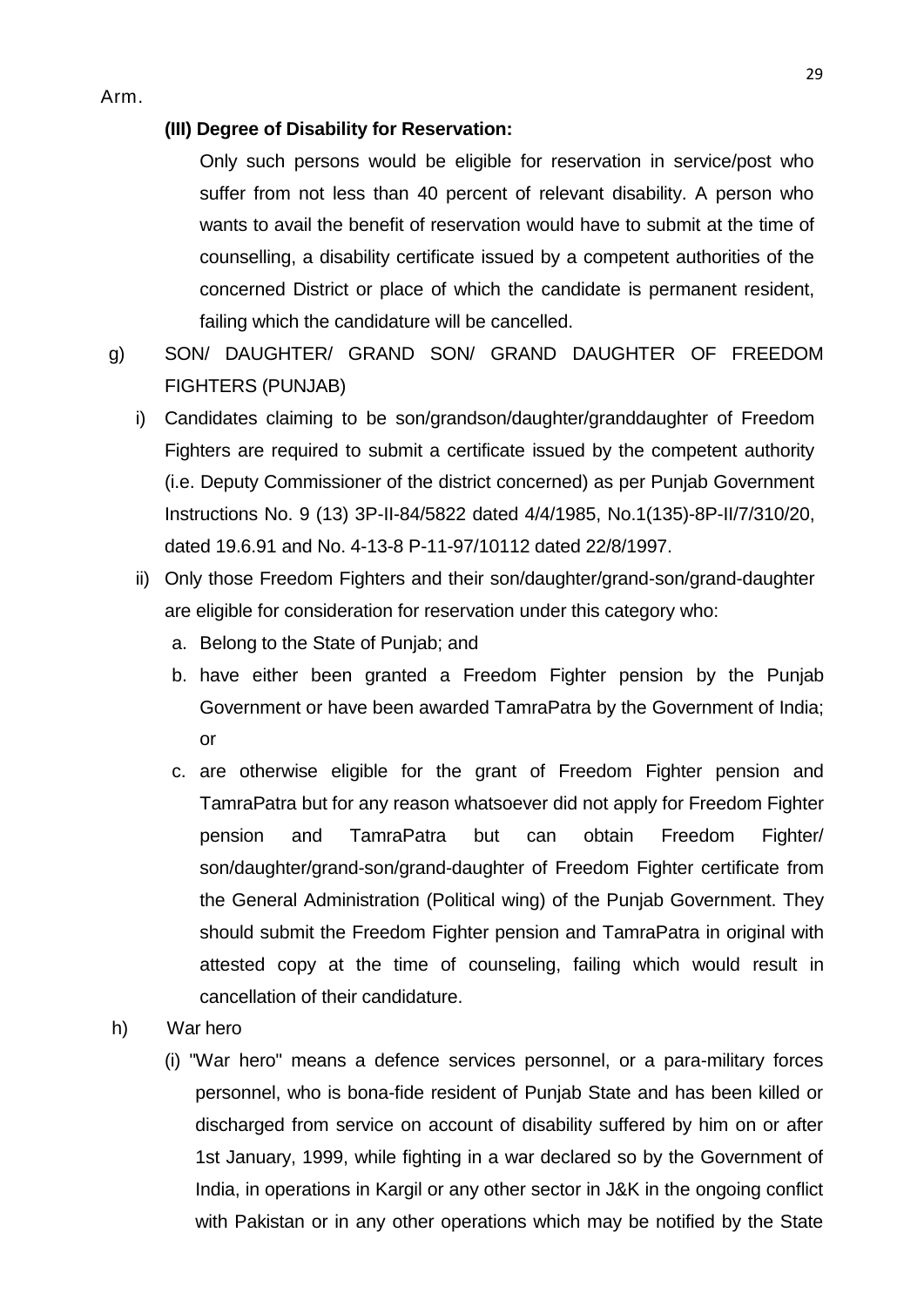Government to have been undertaken for preserving the unity and integrity of the Country; or

- (ii) a defence service personnel or some para-military forces personnel who was a bona-fide resident of Punjab State and was posthumously decorated with ParamVir Chakra, Mahavir Chakra or Vir Chakra; provided that, -
	- (a) In exceptional instances, the cases of such War Heroes may also be covered, with the prior approval of the Department of Personnel who though not bona-fide residents of Punjab State are yet closely connected to the State of Punjab;
	- (b) In the case of War Heroes, falling in the category (ii) above, the benefits to be given by the State Government will be restricted only to first generation dependent members/next of the kin.
- Note:- The Government reserves the right to include any other category of Awardees for the purpose of providing employment to the category of War Heroes, as may be notified.

### i) EWS (ECONOMICAL WEAKER SECTION), PUNJAB

As per Department of Social Justice, Empowerment and Minorities (Reservation Cell) Punjab notification no. 1/3/2019-RC1/1210 dated 28.05.2019. Punjab Government has decided to provide reservation to the Economically Weaker Sections on the following conditions:

- i) 10% reservation will be provided to residents of Punjab belonging to Economically Weaker Sections (Whose Family income is less than Rs. 8.00 lacs per annum) who are not covered under existing scheme of reservation for Schedules Castes and backward Classes.
- ii) the reservation will be provided in respect of all Direct recruitment vacancies in all the Departments/ Boards/Corporations/Local Bodies of the State of Punjab.
- iii) "Family" for this purpose will include the person who seeks benefit of reservation, his/her parents, siblings below the age of 18 years, as also his/her spouse and children below the age of 18 years.
- iv) "Income" will include all sources for the financial year prior to the year of application. Further, a person will be excluded whose family owns/ possesses any of the following assets:
	- i) 5 acres of Agricultural Land and above.